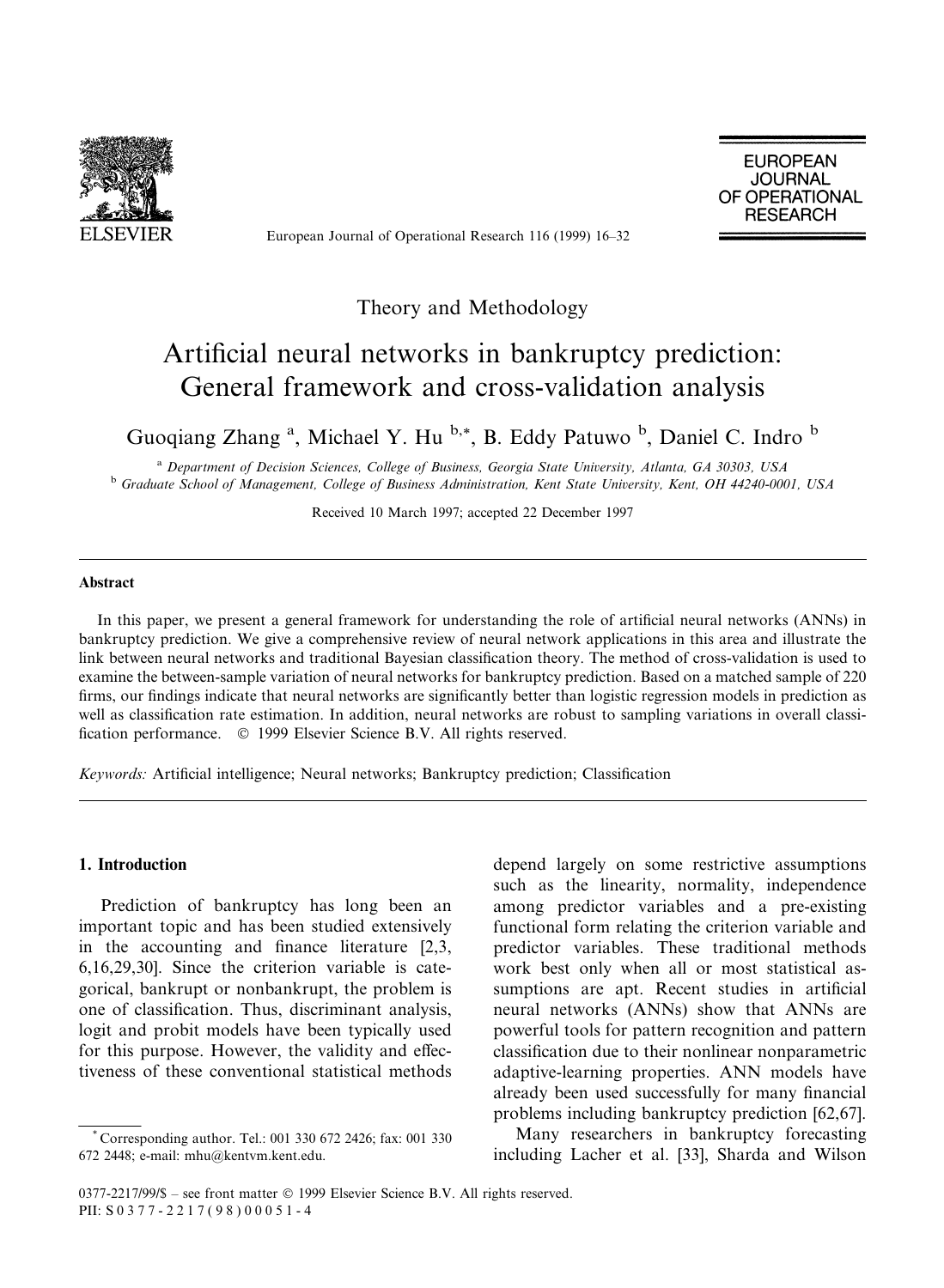[57], Tam and Kiang [61], and Wilson and Sharda [66] report that neural networks produce significantly better prediction accuracy than classical statistical techniques. However, why neural networks give superior classification is not clearly explained in the literature. Particularly, the relationship between neural networks and traditional classification theory is not fully recognized [51]. In this paper, we provide explanation that neural network outputs are estimates of Bayesian posterior probabilities which play a very important role in the traditional statistical classification and pattern recognition problems.

In using neural networks, the entire available data set is usually randomly divided into a training (in-sample) set and a test (out-of-sample) set. The training set is used for neural network model building and the test set is used to evaluate the predictive capability of the model. While this practice is adopted in many studies, the random division of a sample into training and test sets may introduce bias in model selection and evaluation in that the characteristics of the test may be very different from those of the training. The estimated classification rate can be very different from the true classification rate particularly when small-size samples are involved. For this reason, it is one of the major purposes of this paper to use a crossvalidation scheme to accurately describe predictive performance of neural networks. Cross-validation is a resampling technique which uses multiple random training and test subsamples. The advantage of cross-validation is that all observations or patterns in the available sample are used for testing and most of them are also used for training the model. The cross-validation analysis will yield valuable insights on the reliability of the neural networks with respect to sampling variation.

The remainder of the paper will be organized as follows. In Section 2, we give a brief description of neural networks and a general discussion of the Bayesian classification theory. The link between neural networks and the traditional classification theory is also presented. Following that is a survey of the literature in predicting bankruptcy using neural networks. The methodology section contains the variable description, the data used and the design of this study. We then discuss the crossvalidation results which will be followed by the final section containing concluding remarks.

#### 2. Neural networks for pattern classification

#### 2.1. Neural networks

ANNs are flexible, nonparametric modeling tools. They can perform any complex function mapping with arbitrarily desired accuracy  $[14,23-$ 25]. An ANN is typically composed of several layers of many computing elements called nodes. Each node receives an input signal from other nodes or external inputs and then after processing the signals locally through a transfer function, it outputs a transformed signal to other nodes or final result. ANNs are characterized by the network architecture, that is, the number of layers, the number of nodes in each layer and how the nodes are connected. In a popular form of ANN called the multi-layer perceptron (MLP), all nodes and layers are arranged in a feedforward manner. The first or the lowest layer is called the input layer where external information is received. The last or the highest layer is called the output layer where the network produces the model solution. In between, there are one or more hidden layers which are critical for ANNs to identify the complex patterns in the data. All nodes in adjacent layers are connected by acyclic arcs from a lower layer to a higher layer. A multi-layer perceptron with one hidden layer and one output node is shown in Fig. 1. This three-layer MLP is a commonly used ANN structure for two-group classification problems like the bankruptcy prediction. We will focus on this particular type of neural networks throughout the paper.

Like in any statistical model, the parameters (arc weights) of a neural network model need to be estimated before the network can be used for prediction purposes. The process of determining these weights is called training. The training phase is a critical part in the use of neural networks. For classification problems, the network training is a supervised one in that the desired or target response of the network for each input pattern is always known a priori.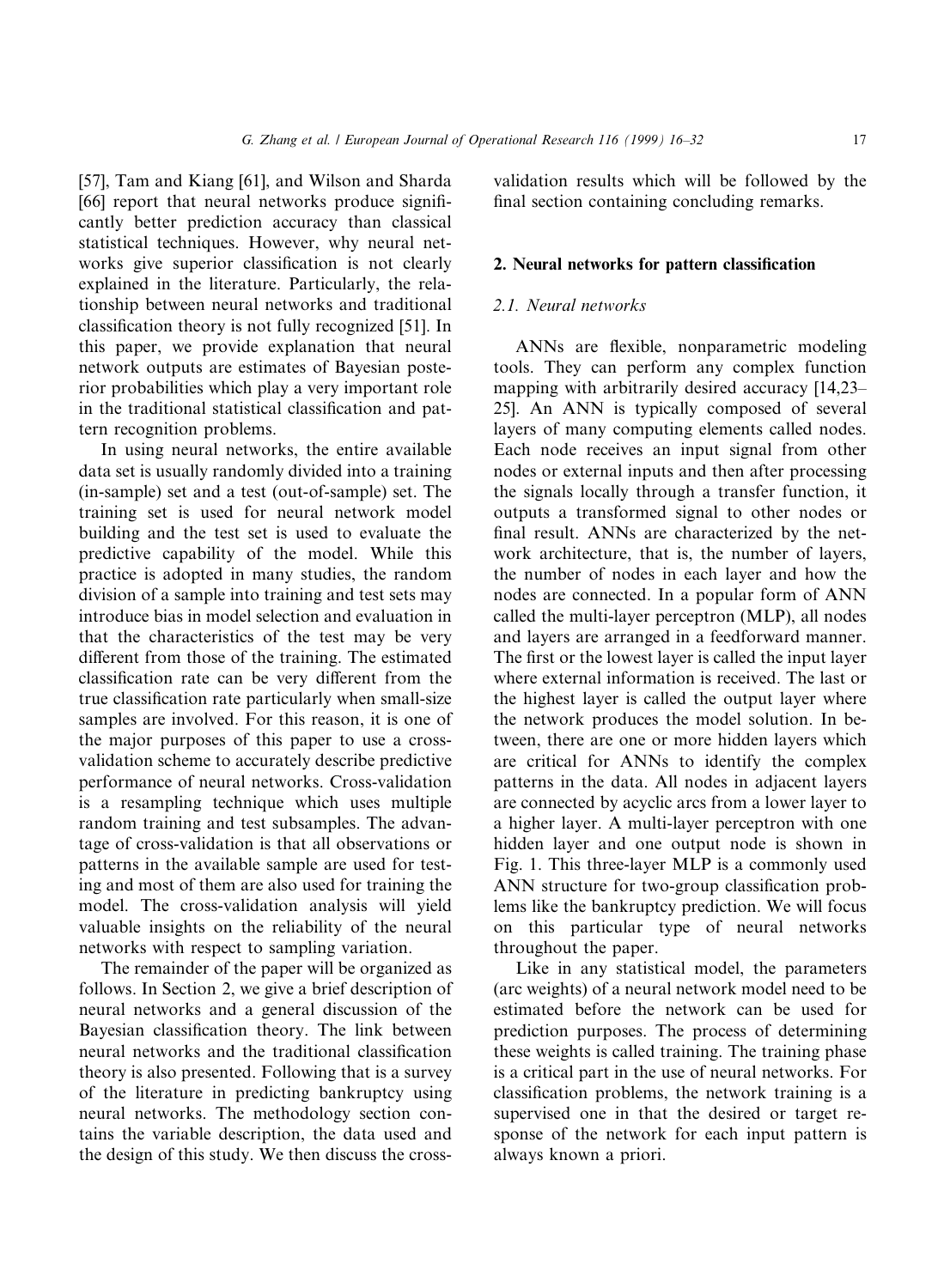

Fig. 1. A typical fully connected feedforward neural network (MLP) used for two-group classification problems.

During the training process, patterns or examples are presented to the input layer of a network. The activation values of the input nodes are weighted and accumulated at each node in the hidden layer. The weighted sum is transferred by an appropriate transfer function into the node's activation value. It then becomes an input into the nodes in the output layer. Finally an output value is obtained to match the desired value. The aim of training is to minimize the differences between the ANN output values and the known target values for all training patterns.

Let  $x = (x_1, x_2, \dots, x_n)$  be an *n*-vector of predictive or attribute variables, y be the output from the network,  $w_1$  and  $w_2$  be the matrices of linking weights from input to hidden layer and from hidden to output layer, respectively. Then a threelayer MLP is in fact a nonlinear model of the form

$$
y = f_2(w_2 f_1(w_1 x)), \tag{1}
$$

where  $f_1$  and  $f_2$  are the transfer functions for hidden node and output node, respectively. The most popular choice for  $f_1$  and  $f_2$  is the sigmoid function:

$$
f_1(x) = f_2(x) = (1 + e^{-x})^{-1}.
$$
 (2)

The purpose of network training is to estimate the weight matrices in Eq. (1) such that an overall error measure such as the mean squared errors (MSE) or sum of squared errors (SSE) is minimized. MSE can be defined as

$$
MSE = \frac{1}{N} \sum_{j=1}^{N} (a_j - y_j)^2,
$$
\n(3)

where  $a_j$  and  $y_j$  represent the target value and network output for the jth training pattern respectively, and  $N$  is the number of training patterns.

From this perspective, network training is an unconstrained nonlinear minimization problem. The most popular algorithm for training is the well-known backpropagation [54] which is basically a gradient steepest descent method with a constant step size. Due to problems of slow convergence and inefficiency with the steepest descent method, many variations of backpropagation have been introduced for training neural networks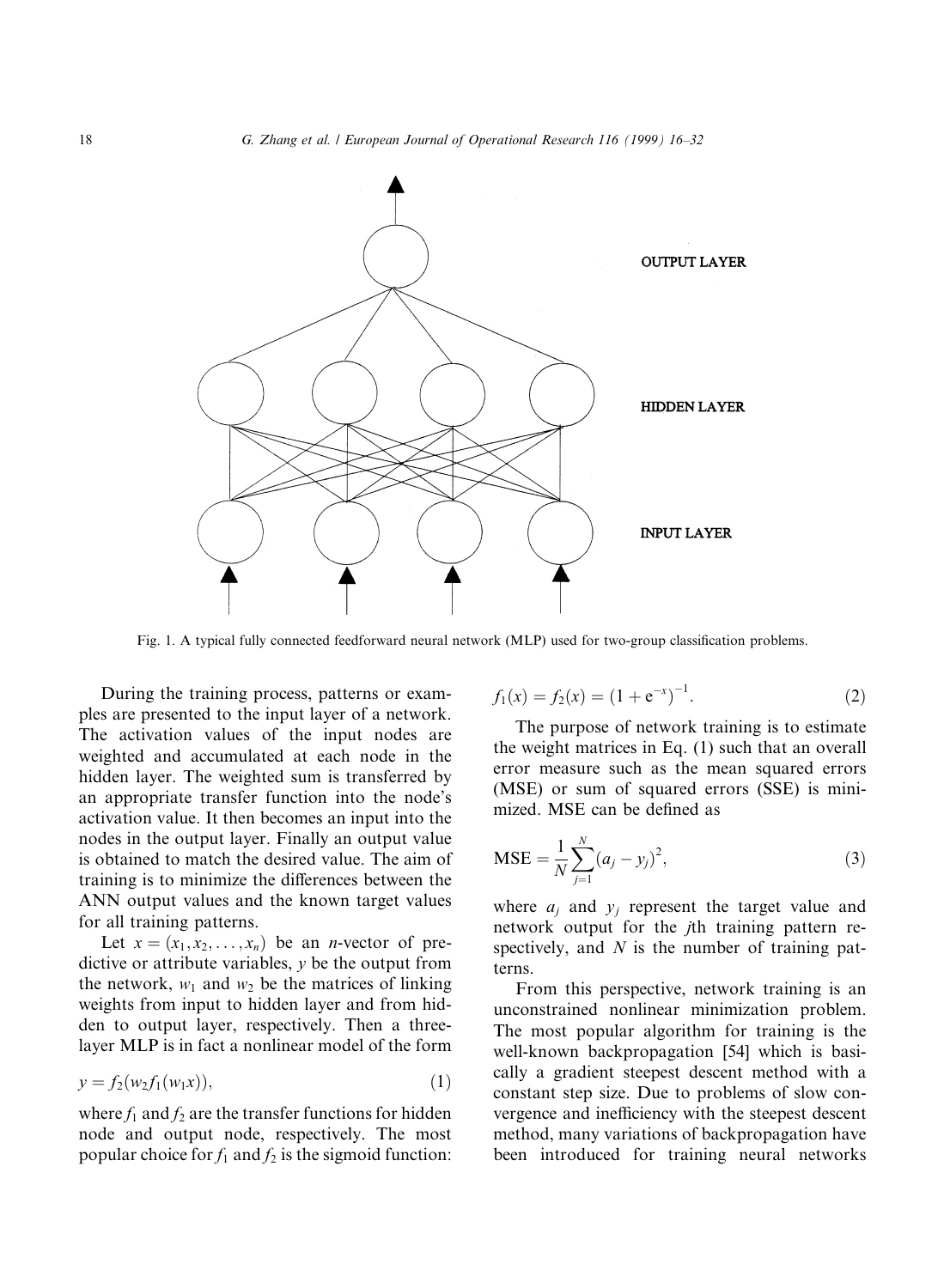[5,13,41]. Recently, Hung and Denton [27] and Subramanian and Hung [59] have proposed to use a general-purpose nonlinear optimizer, GRG2, in training neural networks. The benefits of GRG2 have been reported in the literature for many classification problems [35,42,59]. This study uses a GRG2 based system to train neural networks.

For a two-group classification problem, only one output node is needed. The output values from the neural network (the predicted outputs) are used for classification. For example, a pattern is classified into group 1 if the output value is greater than 0.5, and into group 2 otherwise. It has been shown that the least squares estimate as in the neural networks used in this study yields the posterior probability of the optimal Bayesian classifier [51]. In other words, outputs of neural networks are estimates of the Bayesian posterior probabilities [28]. As will be discussed in the following section, most classification procedures rely on posterior probabilities to classify observations into groups.

#### 2.2. Neural networks and Bayesian classifiers

While neural networks have been successfully applied to many classification problems, the relationship between neural networks and the conventional classification methods is not fully understood in most applications. In this section, we first give a brief overview of the Bayesian classifiers. Then the link between neural networks and Bayesian classifiers is discussed.

Statistical pattern recognition (classification) can be established through Bayesian decision theory [15]. In classification problems, a random pattern or observation  $x \in \mathbb{R}^n$  is given and then a decision about its membership is made. Let  $\omega$  be the state of nature with  $\omega = \omega_1$  for group 1 and  $\omega = \omega_2$  for group 2. Define

 $P(\omega_i)$  = prior probability for an observation  $x$  belonging to group  $i$ ,

 $f(x|\omega)$  = conditional probability density function for x given that the pattern belongs to group  $j$ , where  $j = 1, 2$ . Using Bayes rule, the posterior probability is

$$
P(\omega_j|x) = \frac{f(x|\omega_j)P(\omega_j)}{f(x|\omega_1)P(\omega_1) + f(x|\omega_2)P(\omega_2)},
$$
  

$$
j = 1, 2.
$$
 (4)

The Bayes decision rule in classification is a criterion such that the overall misclassification error rate is minimized. The misclassification rate for a given  $x$  is

$$
P(\omega_i|x) = 1 - P(\omega_j|x)
$$
  
if x belongs to  $\omega_j$ ,  $i, j, = 1, 2$ .

Thus, the Bayesian classification rule can be stated as

Assign  $x$  to group  $k$  if

$$
1 - P(\omega_k | x) = \min_j (1 - P(\omega_j | x))
$$

or equivalently

Assign x to group  $k$  if

$$
P(\omega_k|x) = \max_j P(\omega_j|x). \tag{5}
$$

It is now clear that the Bayesian classification rule is based on the posterior probabilities. In the case that  $f(x|\omega_i)$  (j = 1, 2) are all normal distributions, the above Bayesian classification rule leads to the well-known linear or quadratic discriminant function. See [15] for a detailed discussion.

To see the relationship between neural networks and Bayesian classifiers, we need the following theorem [40].

**Theorem 1.** Consider the problem of predicting  $y$ from x, where x is an n-vector random variable and y is a random variable. The function mapping  $F: x \rightarrow y$  which minimizes the squared expected error

$$
E[y - F(x)]^2 \tag{6}
$$

is the conditional expectation of  $y$  given  $x$ ,

$$
F(x) = E[y|x].
$$
\n(7)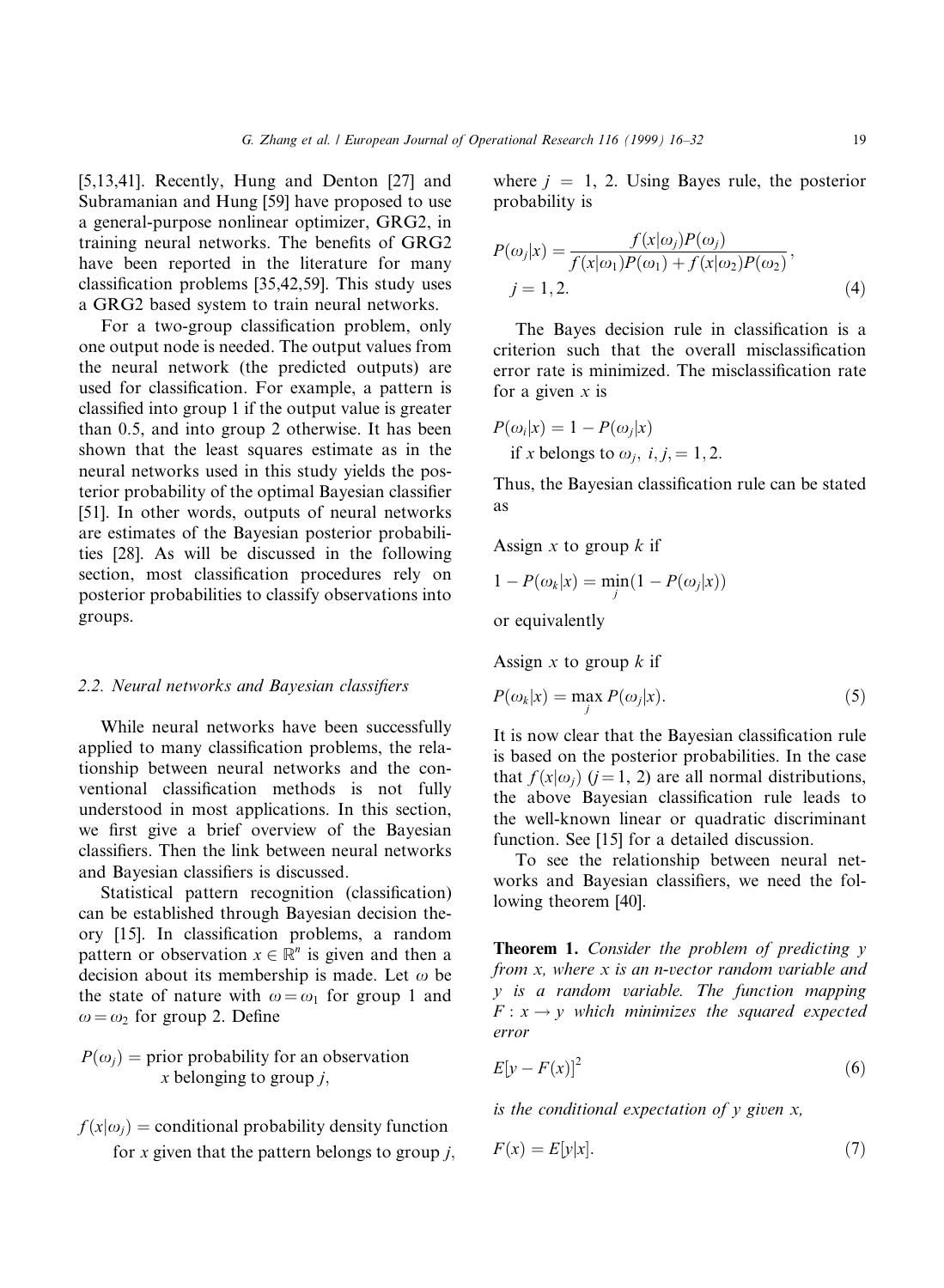The result stated in the above theorem is the well-known least-squares estimation theory in statistics.

In classification context, if  $x$  is the observed attribute vector and  $y$  is the true membership value, that is,  $y = 1$  if  $x \in \text{group 1}; y = 0$  if  $x \in$ group 2, then  $F(x)$  becomes

$$
F(x) = E[y|x] = 1P(y = 1|x) + 0P(y = 0|x)
$$
  
=  $P(y = 1|x) = P(\omega_1|x)$ . (8)

Eq. (8) shows that the least-squares estimate for the mapping function in classification problem is exactly the Bayesian posterior probability.

As mentioned earlier, neural networks are universal function approximators. A neural network in a classification problem can be viewed as a mapping function,  $F : \mathbb{R}^n \to \mathbb{R}$  (see Eq. (2)), where an *n*-dimensional input  $x$  is submitted to the network and a network output  $\nu$  is obtained to make the classification decision. If all the data in the entire population are available for training, then Eqs. (3) and (6) are equivalent and the neural networks produce the exact posterior probabilities in theory. In practice, however, training data are almost always a sample from an unknown population. Thus it is clear that the network output is actually the estimate of posterior probability, i.e. y estimates  $P(\omega_1|x)$ .

#### 3. Bankruptcy prediction with neural networks

ANNs have been studied extensively as a useful tool in many business applications including bankruptcy prediction. In this section, we present a rather comprehensive review of the literature on the use of ANNs in bankruptcy prediction.

The first attempt to use ANNs to predict bankruptcy is made by Odom and Sharda [38]. In their study, three-layer feedforward networks are used and the results are compared to those of multi-variate discriminant analysis. Using different ratios of bankrupt firms to nonbankrupt firms in training samples, they test the effects of different mixture level on the predictive capability of neural networks and discriminant analysis. Neural networks are found to be more accurate and robust in both training and test results.

Following [38], a number of studies further investigate the use of ANNs in bankruptcy or business failure prediction. For example, Rahimian et al. [49] test the same data set used by Odom and Sharda [38] using three neural network paradigms: backpropagation network, Athena and Perceptron. A number of network training parameters are varied to identify the most efficient training paradigm. The focus of this study is mainly on the improvement in efficiency of the backpropagation algorithm. Coleman et al. [12] also report improved accuracy over that of Odom and Sharda [38] by using their NeuralWare ADSS system.

Salchenberger et al. [55] present an ANN approach to predicting bankruptcy of savings and loan institutions. Neural networks are found to perform as well as or better than logit models across three different lead times of 6, 12 and 18 months. To test the sensitivity of the network to different cutoff values in classification decision, they compare the results for the threshold of 0.5 and 0.2. The information is useful when one expects different costs related to Type I and Type II errors.

Tam and Kiang's paper [61] has had a greater impact on the use of ANNs in general business classification problems as well as in the application of bankruptcy predictions. Based on [60], they provide a detailed analysis of the potentials and limitations of neural network classifiers for business research. Using bank bankruptcy data, they compare neural network models to statistical methods such as linear discriminant analysis, logistic regression, k nearest neighbor and machine learning method of decision tree. Their results show that neural networks are generally more accurate and robust for evaluating bank status.

Wilson and Sharda [66] and Sharda and Wilson [57] propose to use a rigorous experimental design methodology to test ANNs' effectiveness. Three mixture levels of bankrupt and nonbankrupt firms for training set composition with three mixture levels for test set composition yield nine different experimental cells. Within each cell, resampling scheme is employed to generate 20 different pairs of training and test samples. The results more convincingly show the advantages of ANNs rela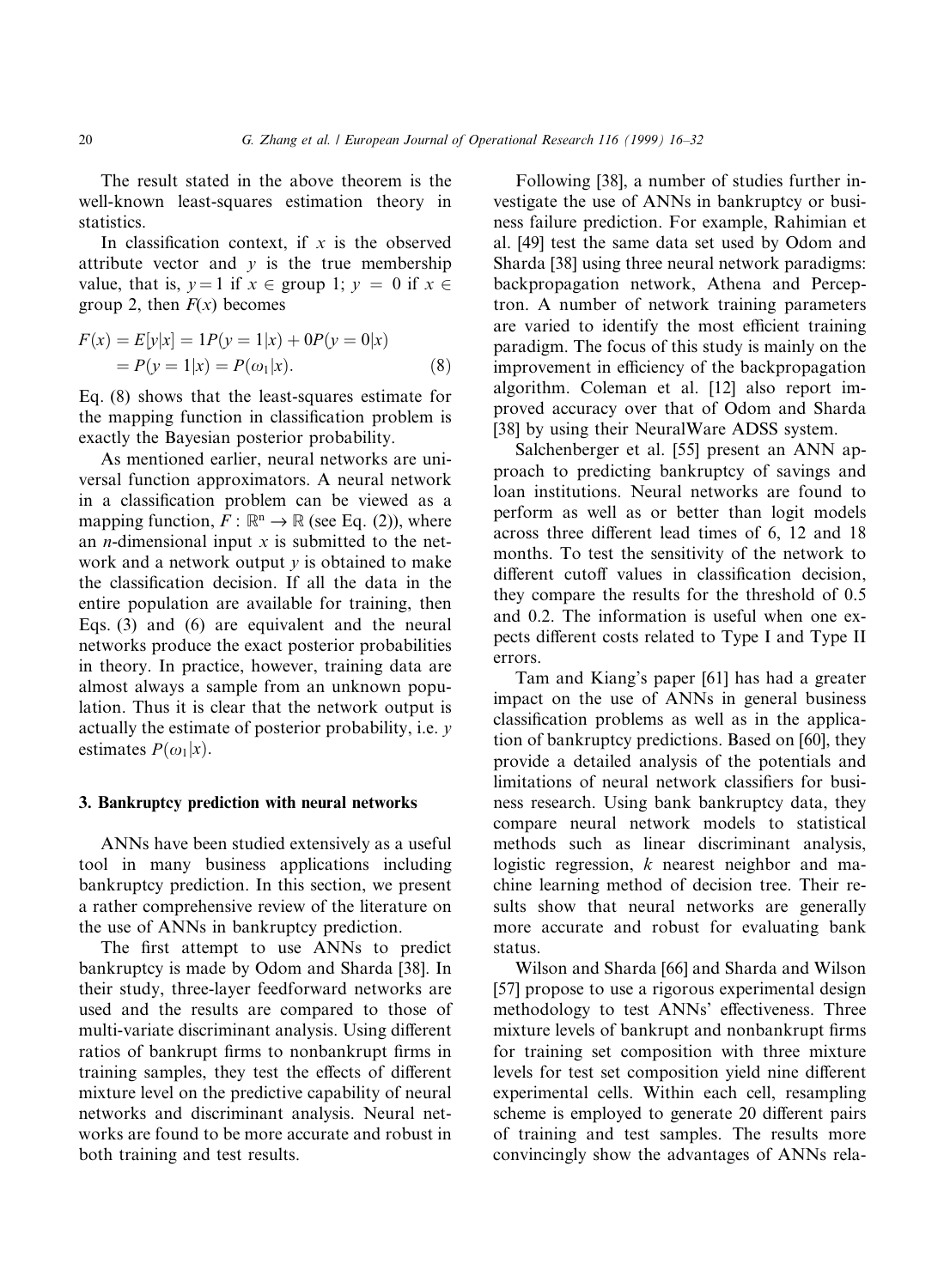tive to discriminant analysis and other statistical methods.

With a very small sample size (18 bankrupt and 18 nonbankrupt firms), Fletcher and Goss [19] employ an 18-fold cross-validation method for model selection. Although the training effort for building ANNs is much higher, ANNs yield much better model fitting and prediction results than the logistic regression.

In a large scale study, Altman et al. [4] use over 1000 Italian industrial firms to compare the predictive ability of neural network models with that of linear discriminant analysis. Both discriminant analysis and neural networks produce comparable accuracy on holdout samples with discriminant analysis producing slightly better predictions. As discussed in the paper, neural networks have potential capabilities for recognizing the health of companies, but the black-box approach of neural networks needs further studies.

Poddig [44] reports the results from an ongoing study of bankruptcy prediction using two types of neural networks. The MLP networks with three different data preprocessing methods give overall better and more consistent results than those of discriminant analysis. The use of an extension of Kohonen's learning vector quantizer, however, does not show the same promising results as the MLP. Kerling [31], in a related study, compares bankruptcy prediction between France and USA. He reports that there is no significant difference in the correct classification rates for both American and French companies although different accounting rules and financial ratios are employed.

Brockett et al. [10] introduce a neural network model as an early warning system for predicting insurer insolvency. Compared to discriminant analysis and other insurance ratings, neural networks have better predictability and generalizability, which suggests that neural networks can be a useful early warning system for solvency monitoring and prediction.

Boritz et al. [9] use the algorithms of backpropagation and optimal estimation theory in training neural networks. The benchmark models by Altman [2] and Ohlson [39] are employed. Results show that the performance of different classifiers depends on the proportions of bankrupt firms in the training and testing data sets, the variables used in the models, and the relative cost of Type I and Type II errors. Boritz and Kennedy [8,9] also investigate the effectiveness of several types of neural networks for bankruptcy prediction problems. Different types of ANNs do have varying effects on the levels of Type I and Type II errors. For example, the optimal estimation theory based network has the lowest Type I error level and the highest Type II error level and backpropagation networks have intermediate levels of Type I and II errors while traditional statistical approaches generally have high Type I error and low Type II error levels. They also find that the performance of ANNs is sensitive to the choice of variables and sampling errors.

Kryzanouski and Galler [32] employ the Boltzman machine to evaluate the financial statements of 66 Canadian firms over seven years. Fourteen financial ratios are used in the analysis. The results indicate that the Boltzman machine is an effective tool for neural networks model building. Increasing the training sample size has positive impact on the accuracy of neural networks.

Leshno and Spector [36] evaluate the prediction capability of various ANN models with different data span, neural network architecture and the number of iterations. Their main conclusions are (1) the prediction capability of the model depends on the sample size used for training;  $(2)$  different learning techniques have significant effects on both model fitting and test performance; and (3) overfitting problems are associated with large number of iterations.

Lee et al. [34] propose and compare three hybrid neural network models for bankruptcy prediction. These hybrid models combine statistical techniques such as multi-variate discriminant analysis (MDA) and ID3 method with neural networks or combine two different neural networks. Using Korean bankruptcy data, they show that the hybrid systems provide significant better predictions than benchmark models of MDA and ID3 and the hybrid model of unsupervised network and supervised network has the best performance.

Most studies use the backpropagation algorithm [11,38,55,61,64,66] or its variations [43,49] in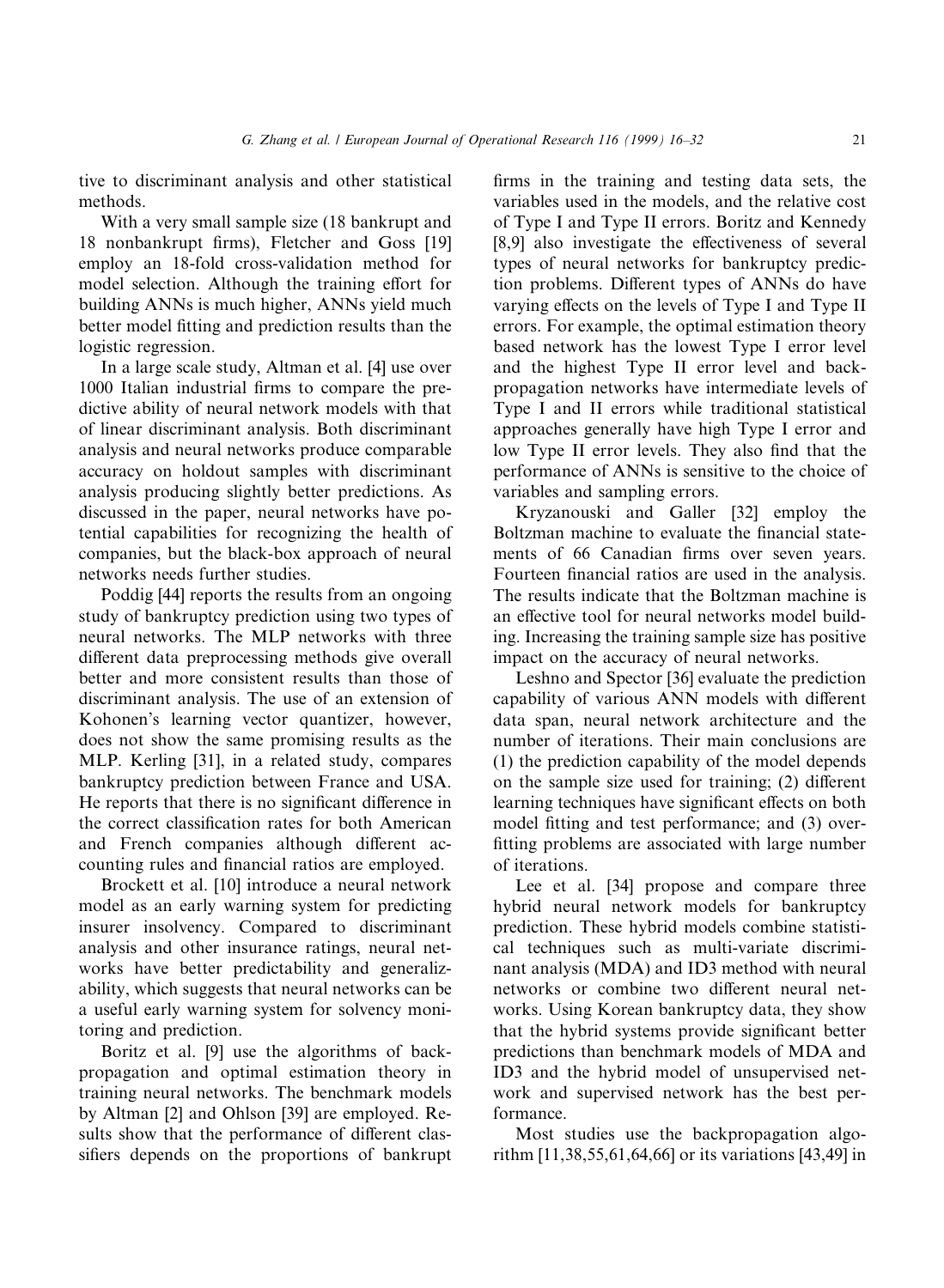training neural networks. It is well known that training algorithms such as the backpropagation have many undesirable features. Piramuthu et al. [43] address the efficiency of network training algorithms. They find that different algorithms do have effects on the performance of ANNs in several risk classification applications. Coats and Fant [11] and Lacher et al. [33] use a training method called "Cascade-Correlation" in a bankruptcy prediction analysis. Compared to MDA or Altman's Z score model, ANNs provide significantly better discriminant ability. Fanning and Cogger [18] compare the performance of a generalized adaptive neural network algorithm (GAN-NA) and a backpropagation network. They find that GANNA and backpropagation algorithm are comparable in terms of the predictive capability but GANNA saves them time and effort in building an appropriate network structure. Raghupathi [47] conducts an exploratory study to compare eight alternative neural network training algorithms in the domains of bankruptcy prediction. He finds that the Madaline algorithm is the best in terms of correct classifications. However, comparing the Madaline with the discriminant analysis model shows no significant advantage of one over the other. Lenard et al. [35] first apply the generalized reduced gradient (GRG2) optimizer for neural network training in an auditor's going concern assessment decision model. Using GRG2 trained neural networks results in better performance in terms of classification rates than using backpropagation-based networks.

Based on the pioneering work by Altman [2], most researchers simply use the same set of five predictor variables as in Altman's original model  $[11,33,38,49,57,66]$ . These financial ratios are  $(1)$ working capital/total assets; (2) retained earnings/ total assets; (3) earnings before interest and taxes/ total assets; (4) market value equity/book value of total debt; (5) sales/total assets. Other predictor variables are also employed. For example, Raghupathi et al. [48] use 13 financial ratios previously used successfully in other bankruptcy prediction studies. Salchengerger et al. [55] initially select 29 variables and perform stepwise regression to determine the final five predictors used in neural networks. Tam and Kiang [61] choose 19 financial

variables in their study. Piramuthu et al. [43] use 12 continuous variables and three nominal variables. Alici [1] employs two sets of financial ratios. The first set of  $28$  ratios is suggested by profile analysis while the second set of nine variables is obtained by using principal component analysis. Boritz and Kennedy [9] test the neural networks with Ohlson's nine and 11 variables as well as Altman's five variables. Rudorfer [53] selects five financial ratios from a company's balance sheet. It is interesting to note that in the literature one study uses as many as 41 independent variables [36] while Fletcher and Goss [19] and Fanning and Cogger [18] use only three variables.

In order to detect maximal difference between bankrupt and nonbankrupt firms, many studies employ matched samples based on some common characteristics in their data collection process. Characteristics used for this purpose include asset or capital size and sales [19,36,63], industry category or economic sector [48], geographic location [55], number of branches, age, and charter status [61]. This sample selection procedure implies that sample mixture ratio of bankrupt to nonbankrupt firms is  $50\%$  to  $50\%$ .

Most researchers in bankruptcy prediction using neural networks focus on the relative performance of neural networks over other classical statistical techniques. While empirical studies show that ANNs produce better results for many classification or prediction problems, they are not always uniformly superior [46]. Bell et al. [7] report disappointing findings in applying neural networks for predicting commercial bank failures. Boritz and Kennedy [9] have found in their study that ANNs perform reasonably well in predicting business failure but their performance is not in any systematic way superior to conventional statistical techniques such as logit and discriminant analysis. As the authors discussed that there are many factors which can affect the performance of ANNs. Factors in the ANN model building process such as network topology, training method and data transformation are well known. On top of these ANN related factors, other data related factors include the choice of predictor variables, sample size and mixture proportion. It should be pointed out that in most studies, commercial neural net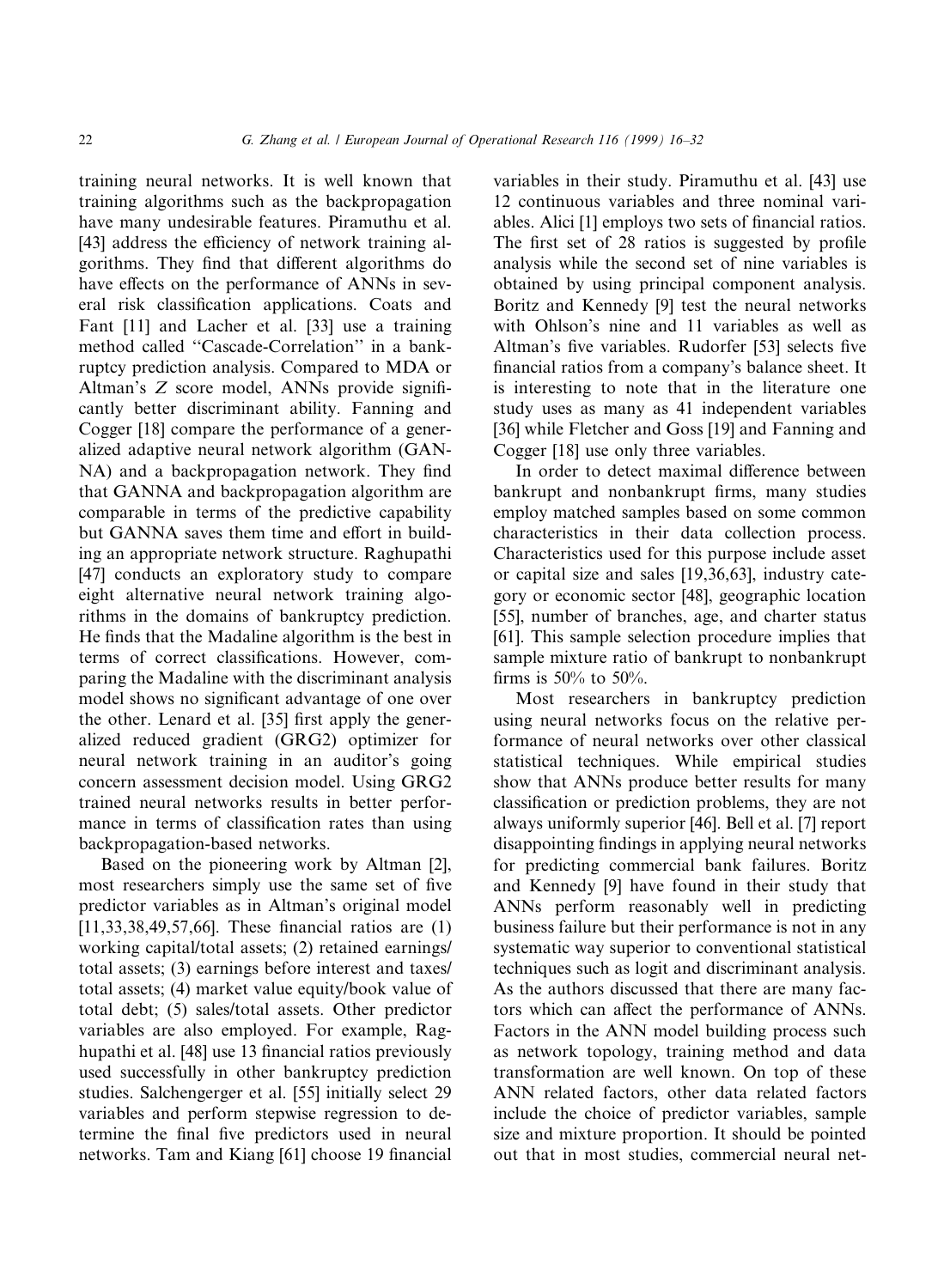work packages are used, which do restrict the users from obtaining a clear understanding of the sensitivity of solutions with respect to initial starting conditions.

### 4. Design of the study

ANNs are used to study the relationship between the likelihood of bankruptcy and the relevant financial ratios. Two important questions need to be addressed:

- · What is the appropriate neural network architecture for a particular data set?
- · How robust the neural network performance is in predicting bankruptcy in terms of sampling variability?

For the first question, there are no definite rules to follow since the choice of architecture also depends on the classification objective. For example, if the objective is to classify a given set of objects as well as possible, then a larger network may be desirable. On the other hand, if the network is to be used to predict the classification of unseen objects, then a larger network is not necessarily better. For the second question, we employ a fivefold crossvalidation approach to investigate the robustness of the neural networks in bankruptcy prediction. This section will first define variables and the data used in this study. Then a detailed description of the issues in our neural network model building is given. Finally, we illustrate cross-validation methodology used in the study.

#### 4.1. Measures and sample

As described in the previous section, most neural network applications to bankruptcy problems employ the five variables used by Altman [2] and often a few other variables are also injected into the model. This study utilizes a total of six variables. The first five are the same as those in Altman's study  $-$  working capital/total assets, retained earnings/total assets, earnings before interest and tax/total assets, market value of equity/ total debt, and sales/total assets. The sixth variable, current assets/current liabilities, measures the ability of a firm in using liquid assets to cover short term obligations. This ratio is believed to have a significant influence on the likelihood of a firm's filing for bankruptcy.

A sample of manufacturing firms that have filed for bankruptcy from 1980 through 1991 is selected from the pool of publicly traded firms in the United States on New York, American and NASDAQ exchanges. These cutoff dates for the 12 year sample period ensure that the provisions of the 1978 Bankruptcy Reform Act have been fully implemented and that the disposition of all bankrupt firms in the sample can be established by the 1994 year end. An extensive search of bankrupt firms is made of the list provided by the Office of the General Counsel of the Security Exchange Commission (SEC) and non-SEC sources such as the Wall Street Journal Index and the Commerce House's Capital Changes Reporter as well as the COMPUSTAT research tapes. Company descriptions and characteristics required for the identification of filing dates are obtained from LEXIS/ NEXIS news reports as well as other SEC filings.

The initial search has netted a sample of 396 manufacturing firms that have filed for bankruptcy. The following editing procedures are further implemented to remove sources of confounding in the sample. Firms that (1) have operated in a regulated industry; (2) are foreign based and traded publicly in the US; and  $(3)$  have filed bankruptcy previously are excluded from the sample. These sample screenings result in a total of 110 bankrupt manufacturing firms.

In order to highlight the effects of key financial characteristics on the likelihood that a firm may go bankrupt, a matched sample of non-bankrupt firms is selected. Financial information for the three years immediately preceding bankruptcy is obtained from the COMPUSTAT database. Nonbankrupt firms are selected to match with the 110 bankrupt firms in our sample on two key characteristics: two-digit Standard Industrial Classification code and size. Size corresponds to the total assets of a bankrupt firm in the first of the three years before bankruptcy filing. The six financial ratios for the year immediately before the filing of bankruptcy are constructed as independent variables in this study. In summary, we obtained a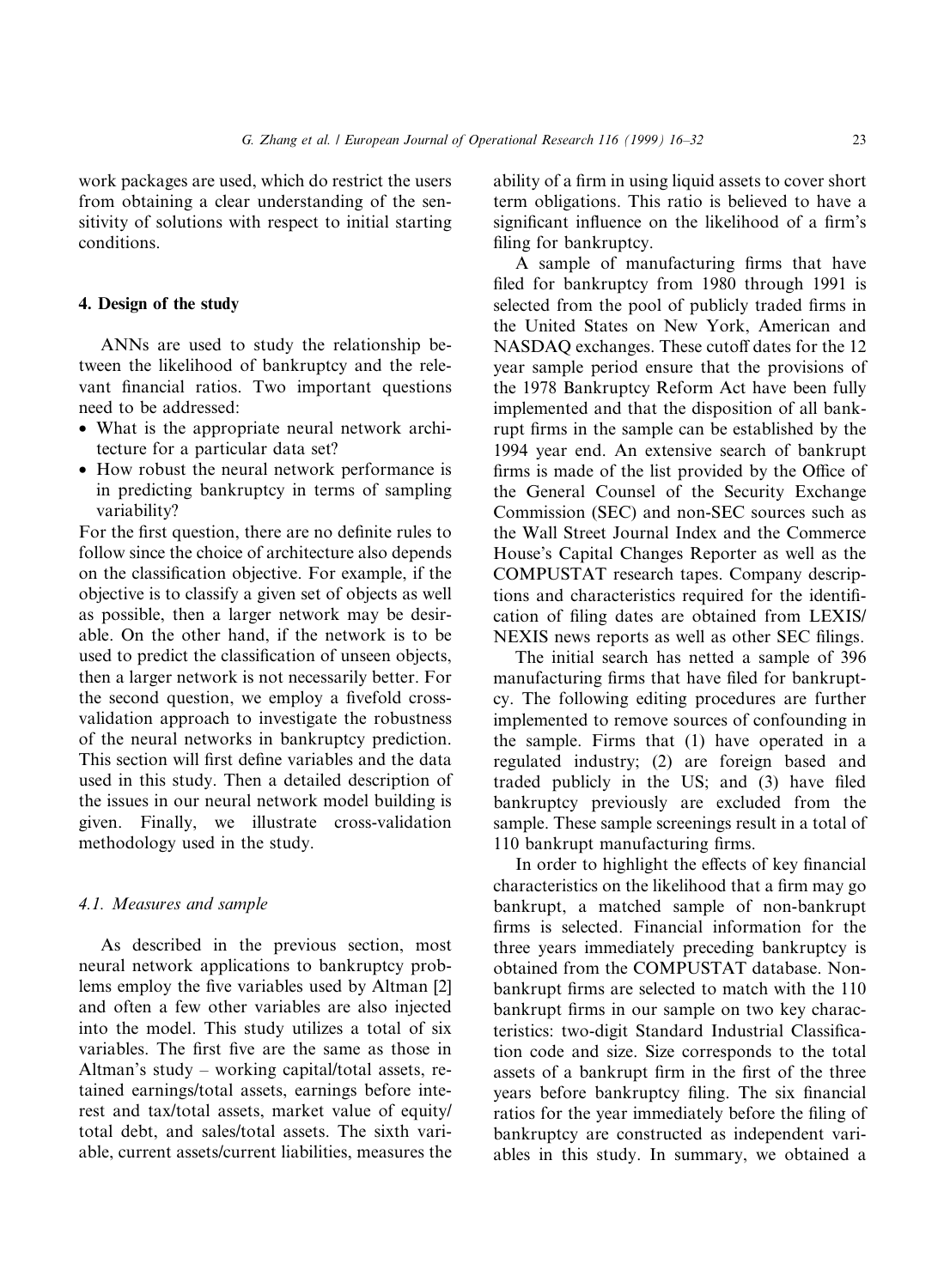matched sample of 220 firms with 110 observations each in the bankrupt and nonbankrupt group.

#### 4.2. Design of neural network model

Currently there are no systematic principles to guide the design of a neural network model for a particular classification problem although heuristic methods such as the pruning algorithm [50], the polynomial time algorithm [52], and the network information technique [65] have been proposed. Since many factors such as hidden layers, hidden nodes, data normalization and training methodology can affect the performance of neural networks, the best network architecture is typically chosen through experiments. In this sense, neural network design is more an art than a science.

ANNs are characterized by their architectures. Network architecture refers to the number of layers, nodes in each layer and the number of arcs. Based on the results from [14,23,37,42], networks with one hidden layer is generally sufficient for most problems including classification. All networks used in this study will have one hidden layer. For classification problems, the number of input nodes is the number of predictor variables which can be specified by the particular application. For example, in our bankruptcy prediction model, the networks will have six input nodes in the first layer corresponding to six predictor variables. Node biases will be used in the output nodes and logistic activation function will be specified in the networks. In order to attain greater flexibility in modeling a variety of functional forms, direct connections from the input layer to the output layer will be added (see Fig. 2).

The number of hidden nodes is not easy to determine a priori. Although there are several rules of thumb suggested for determining the number of hidden nodes, such as using  $n/2$ ,  $n$ ,  $n + 1$  and  $2n + 1$  where *n* is the number of input nodes, none of them works well for all situations. Determining the appropriate number of hidden nodes usually involves lengthy experimentation since this parameter is problem and/or data dependent. Huang



Fig. 2. A complete connected neural network used in this study (direct link from input nodes to the output node).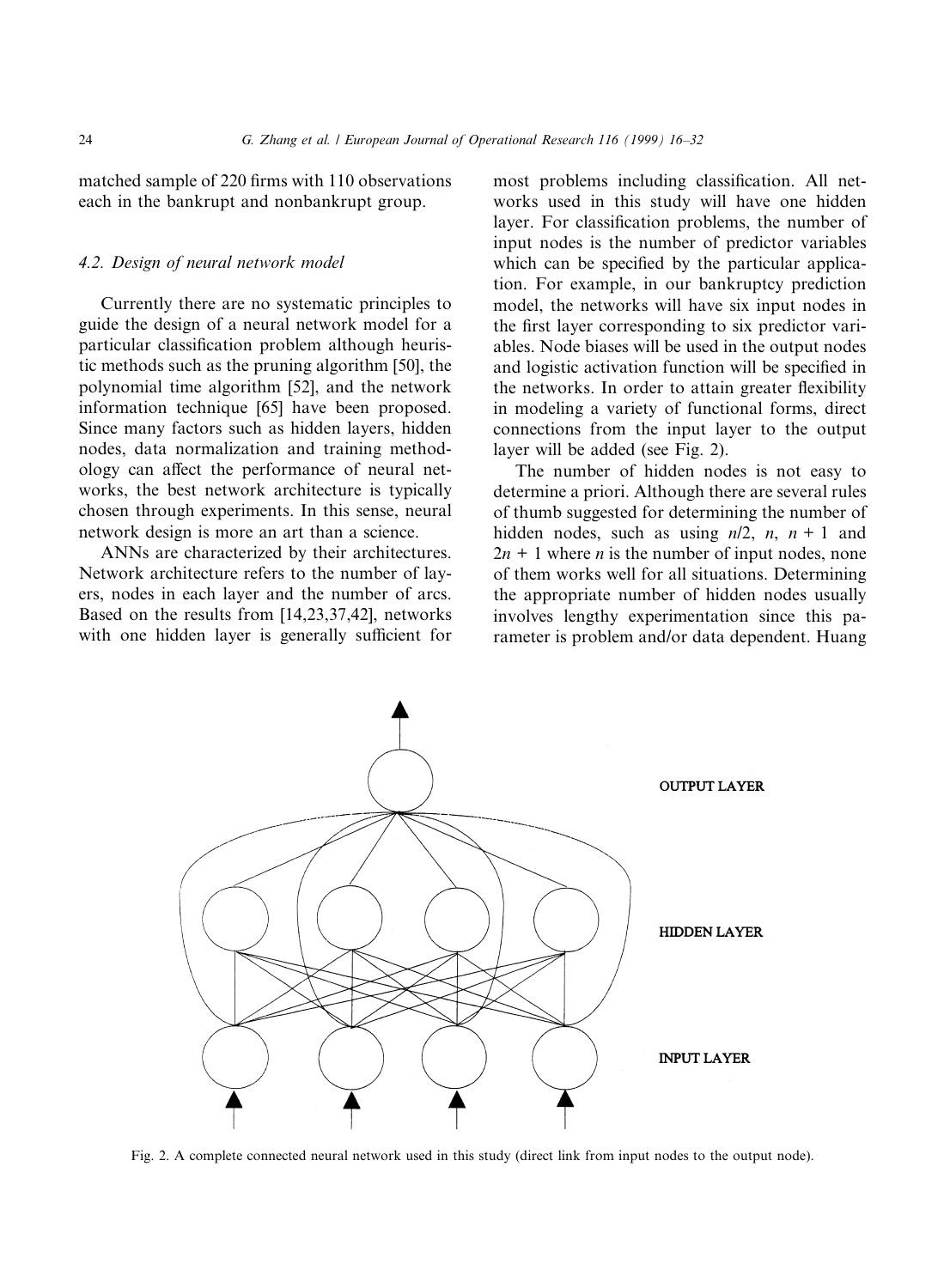and Lippmann [26] point out that the number of hidden nodes to use depends on the complexity of the problem at hand. More hidden nodes are called for in complex problems. The issue of the number of hidden nodes also depends on the objective of classification. If the objective is to classify a given set of observations in the training sample as well as possible, a larger network may be desirable. On the other hand, if the network is used to predict classification of unseen objects in the test sample, then a larger network is not necessarily appropriate [42]. To see the effect of hidden nodes on the performance of neural network classifiers, we use 15 different levels of hidden nodes ranging from 1 to 15 in this study.

Another issue in neural networks is the scaling of the variables before training. This so-called data preprocessing is claimed by some authors to be beneficial for the training of the network. Based on our experience (Shanker et al. [56] and also a preliminary study for this project), data transformation is not very helpful for the classification task. Raw data are hence used without any data manipulation.

As discussed earlier, neural network training is essentially a nonlinear nonconvex minimization problem and mathematically speaking, global solutions cannot be guaranteed. Although our GRG2 based training system is more efficient than the backpropagation algorithm [27], it cannot completely eliminate the possibility of encountering local minima. To decrease the likelihood of being trapped in bad local minima, we train each neural network 50 times by using 50 sets of randomly selected initial weights and the best solution of weights among the 50 runs is retained for a particular network architecture.

#### 4.3. Cross-validation

The cross-validation methodology is employed to examine the neural network performance in bankruptcy prediction in terms of sampling variation. Cross-validation is a useful statistical technique to determine the robustness of a model. One simple use of the cross-validation idea is consisted of randomly splitting a sample into two subsamples of training and test sets. The training sample is used for model fitting and/or parameter estimation and the predictive effectiveness of the fitted model is evaluated using the test sample. Because the best model is tailored to fit *one* subsample, it often estimates the true error rate overly optimistically [17]. This problem can be eased by using the socalled fivefold cross-validation, that is, carrying out the simple cross-validation five times. A good introduction to ideas and methods of cross-validation can be found in [20,58].

Two cross-validation schemes will be implemented. First, as in most neural networks classi fication problems, arc weights from the training sample will be applied to patterns in the test sample. In this study, a fivefold cross-validation is used. We split the total sample into five equal and mutually exclusive portions. Training will be conducted on any four of the five portions. Testing will then be performed on the remaining part. As a result, five overlapping training samples are constructed and testing is also performed five times. The average test classification rate over all five partitions is a good indicator for the out-of-sample performance of a classifier. Second, to have a better picture of the predictive capability of the classifier for the unknown population, we also test each case using the whole data set. The idea behind this scheme is that the total sample should be more representative of the population than a small test set which is only one fifth of the whole data set. In addition, when the whole data set is employed as the test sample, sampling variation in the testing environment is completely eliminated since the same sample is tested five different times. The variability across five test results reflects only the effect of training samples.

The results from neural networks will be compared to those of logistic regression. We choose this technique because it has been shown that the logistic regression is often preferred over discriminant analysis in practice [22,45]. Furthermore, the statistical property of logistic regression is well understood. We would like to know which method gives better estimates of the posterior probabilities and hence leads to better classification results. Since logistic regression is a special case of the neural network without hidden nodes, it is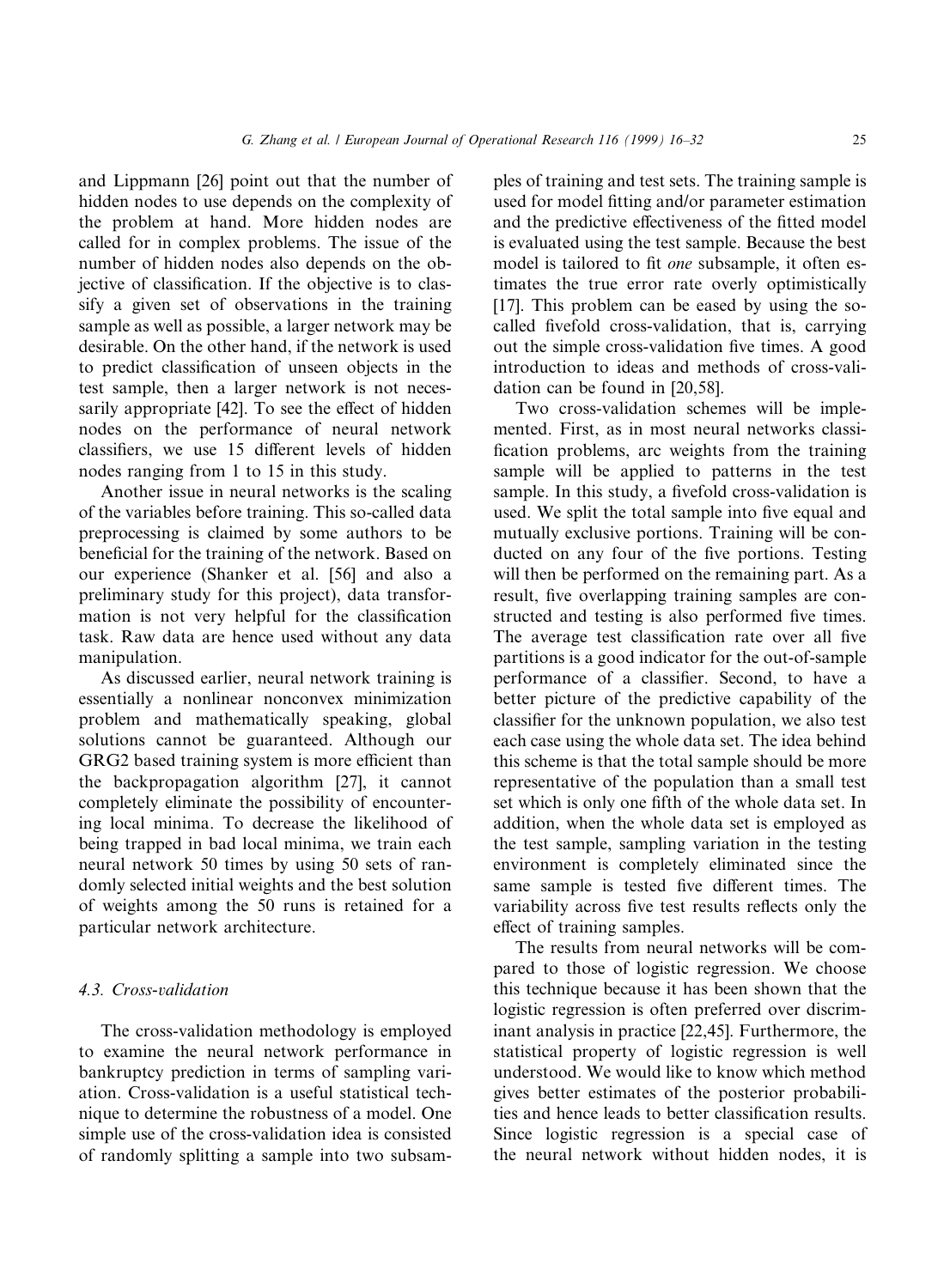expected in theory that ANNs will produce more accurate estimates than logistic regression particularly in the training sample. Logistic regression is implemented using SAS procedure LOGISTIC.

## 5. Results

Table 1 gives the results for the effect of hidden nodes on overall classification performance for both training and small test sets across five subsamples. In general, as expected, one can see when the number of hidden nodes increases, the overall classification rate in the training sets increases. This shows the neural network powerful capability of approximating any function as more hidden nodes are used. However, as more hidden nodes are added, the neural network becomes more complex which may cause the network to learn noises or idiosyncrasies in addition to the underlying rules or patterns. This is recognized as the notorious model overfitting or overspecification problem [21]. For neural networks, obtaining a model that fits the training sample very well is relatively easy if we increase the complexity of a network by, for example, increasing the number of hidden nodes. However, such a large network may have poor generalization capability, that is, it responds incorrectly to other patterns not used in the training process. It is not easy to know a priori when overfitting occurs. One practical way to see this is through the test samples. From Table 1, the best predictive results in test samples are not necessarily those with the larger number of hidden nodes. In fact, neural classifiers with nine or 10 hidden nodes produce the highest classification rates in test samples except for subsample 4 where the best test performance is achieved at four hidden nodes.

For small test sets, cross-validation results on the predictive performance for both neural network models and logistic regression are given in Table 2. This table shows that the overall classification rates of neural networks are consistently higher than those of logistic regression. In addition, neural networks seem to be as robust as logistic regression in predicting the overall classi fication rate. Across the five small test subsamples,

overall classification rate of neural networks ranges from 77.27% to 84.09% while logistic regression vields classification rates ranging from 75% to 81.82%. However, for each category of bankruptcy and nonbankruptcy, the results indicate no clear patterns. For some subsamples, neural networks predict much better than logistic regression. For others, logistic regression is better. Table 3 gives the pairwise comparison for these two methods in prediction performance. Overall, neural networks are better than logistic regression and the difference of  $2.28\%$  is statistically significant at  $5\%$  level (*p*-value is 0.0342). For bankruptcy prediction, neural networks give an average of  $81.82\%$  over the five subsamples, higher than 78.18% achieved by logistic regression. For nonbankruptcy prediction, average neural network classification rate is 76.09%, lower than average logistic regression classification rate of 78.18%. Paired  $t$ -test results show that the difference between ANNs and logistic regression is not significant in the prediction of bankrupt and nonbankrupt firms.

Tables 4 and 5 show the superiority of ANNs over logistic regression in estimating the true classification rate for the large test set. As we have indicated previously, the large test set is basically the available whole sample data which is consisted of a small test sample and a training sample. Hence, the correct classification rates in Table 4 for the large test set are derived directly from the results for both small test sample and training sample. For example, for training sample 1, the total number of correctly classified firms in the large test set is 191 which is equal to the best small test result (35) plus the corresponding training result (156).

For large test set, ANNs provide consistently not only higher overall classification rates but also higher classification rates for each category of bankrupt and nonbankrupt firms across five training samples. Furthermore, ANNs are more robust than logistic regression in estimating the overall classification rate across five training samples. This is evidenced from the overall classification rate of  $86.82\%$  for each of the subsamples 1, 2 and 5, 87.73% for subsample 3, and 85% for subsample 4. Results of paired  $t$ -test in Table 5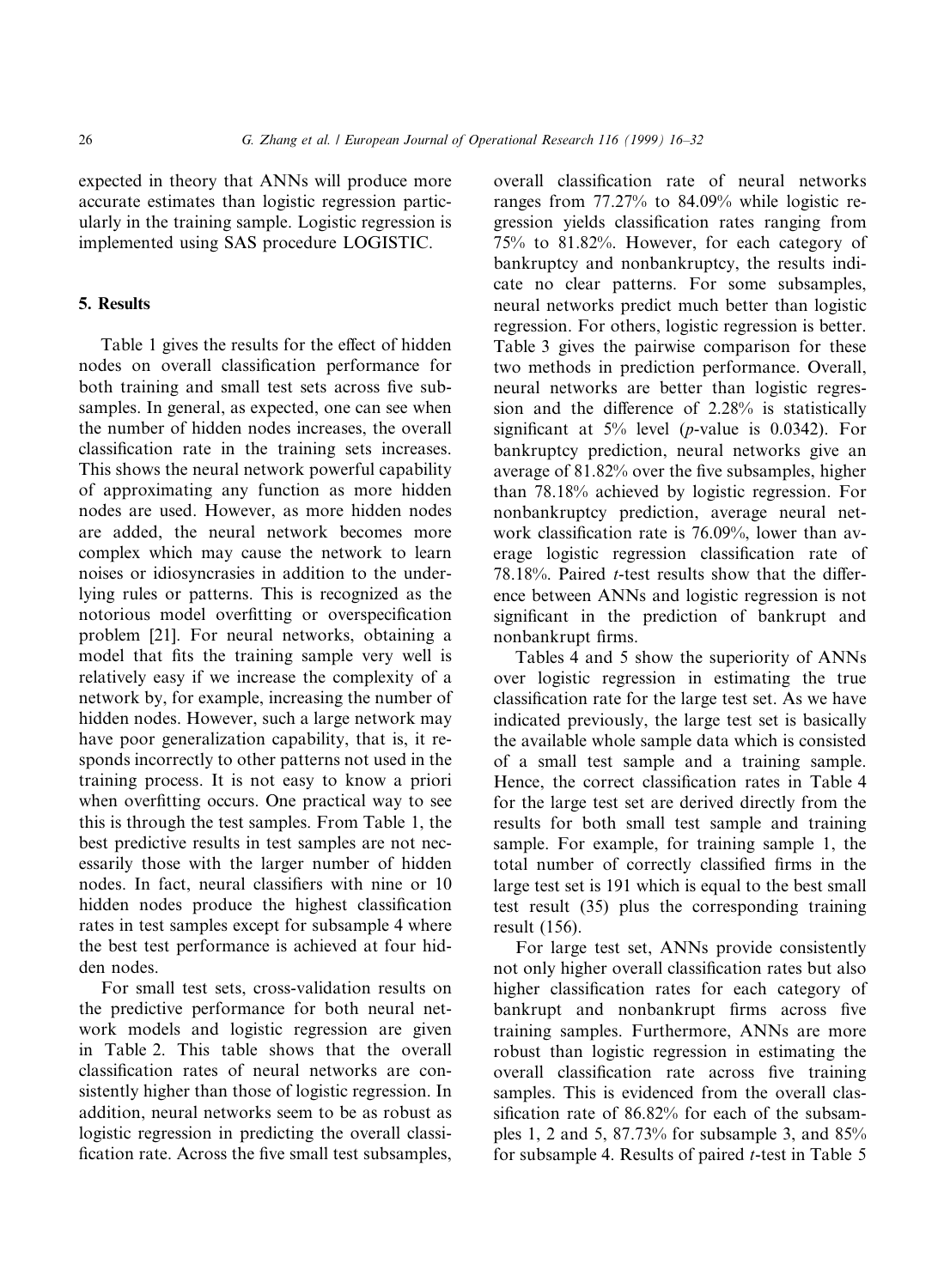|                 |                                                 | The effect of hidden nodes on overall classification results for training and small test sets a |             |            |                                                               |                 |             |            |                                 |                            |
|-----------------|-------------------------------------------------|-------------------------------------------------------------------------------------------------|-------------|------------|---------------------------------------------------------------|-----------------|-------------|------------|---------------------------------|----------------------------|
| Hidden<br>nodes | Subsample 1                                     |                                                                                                 | Subsample 2 |            | Subsample 3                                                   |                 | Subsample 4 |            | $\mathbf{\hat{z}}$<br>Subsample |                            |
|                 | Training <sup>b</sup>                           | Test <sup>c</sup>                                                                               | Training    | Test       | Training                                                      | Test            | Training    | Test       | Craining                        | Test                       |
|                 | 139 (78.98)                                     | 31 (70.46)                                                                                      | (43(81.25)  | 36(81.82)  | 42 (80.68)                                                    | 37 (84.09)      | 45 (82.39)  | 31 (70.46) | 42 (80.68)                      | 31 (70.46)                 |
|                 | 154 (87.50)                                     | 28 (63.64)                                                                                      | 143(81.25)  | 36(81.82)  | (42, 80.68)                                                   | 35 (79.55)      | 147(83.52)  | 34 (77.27) | 145(82.39)                      | 30 (68.18)                 |
|                 | 150 (85.23)                                     | 27 (61.36)                                                                                      | 146 (82.96) | 33 (75.00) | 142 (80.68)                                                   | 37 (84.09)      | [51 (85.80) | 34 (77.27  | 143 (81.25)                     | 30 (68.18)                 |
|                 | 148 (84.09)                                     | 26 (59.09)                                                                                      | 44(81.82)   | 27 (61.36) | (47(83.52))                                                   | 35 (79.55)      | 152 (86.36) | 35 (79.55) | [53 (86.93)                     | (72.73)<br>$\overline{32}$ |
|                 | 147 (83.52)                                     | 29 (65.91)                                                                                      | (45 (82.39) | 31 (70.46) | 146 (82.96)                                                   | 36 (81.82)      | 147(83.52)  | 32 (72.73) | 146 (82.96)                     | (75.00)<br>33 <sub>1</sub> |
|                 | 154 (87.50                                      | 31 (70.46)                                                                                      | 154(87.50)  | 32 (72.73) | [53 (86.93)                                                   | 37 (84.09)      | [54 (87.50) | 33 (75.00) | 54 (87.50)                      | (70.46)                    |
|                 | 156 (88.64)                                     | 33 (75.00)                                                                                      | 155 (88.07  | 35 (79.55) | 152 (86.36)                                                   | 37 (84.09)      | [54 (87.50) | 33 (75.00) | 54 (87.50)                      | (70.46)                    |
|                 | 156 (88.64)                                     | 29 (65.91)                                                                                      | 156(88.64)  | 30 (68.18) | 53 (86.93)                                                    | 36(81.82)       | [55 (88.07) | 28 (63.64) | 53 (86.93)                      | (75.00)<br>33              |
|                 | 156 (88.64)                                     | 35 (79.55)                                                                                      | 155(88.07)  | 36 (81.82) | 156 (88.64)                                                   | 35 (79.55)      | 156 (88.64) | 33 (75.00) | 56 (88.64)                      | 32 (72.73                  |
|                 | 158 (89.77                                      | 26 (59.09)                                                                                      | 157(89.21)  | 31 (70.46) | 156(88.64)                                                    | 37 (84.09)      | 156 (88.64) | 29(65.91)  | 57 (89.21                       | 34 (77.27                  |
|                 | 159 (90.34)                                     | 24 (54.55)                                                                                      | 158 (89.77) | 35 (79.55) | 157 (89.21                                                    | 35 (79.55)      | .56(88.64)  | 30 (68.18) | 57 (89.21                       | 29 (65.91                  |
| $\bar{\omega}$  | 159(90.34)                                      | 27 (61.36)                                                                                      | 59(90.34)   | 35 (79.55) | 56 (88.64)                                                    | 34 (77.27)      | 59 (90.34)  | 32 (72.73) | 55 (88.07                       | 34 (77.27                  |
|                 | 159(90.34)                                      | 23 (52.27)                                                                                      | 59 (90.34)  | 26 (59.09) | 58 (89.77)                                                    | 34 (77.27)      | 57 (89.21)  | 32 (72.73) | 58 (89.77                       | (72.73)<br>$\frac{32}{33}$ |
|                 | 161 (91.48)                                     | 26 (59.09)                                                                                      | 159(90.34)  | 34 (77.27) | 57 (89.21)                                                    | 33 (75.00)      | 59 (90.34)  | 31 (70.46) | 57 (89.21                       | (75.00)                    |
|                 | (60(90.91)                                      | 29 (65.91)                                                                                      | (60(90.91)  | 32 (72.73) | 59 (90.34)                                                    | (75.00)<br>33 I | 60 (90.91)  | 28(63.64)  | 58 (89.77)                      | (70.46)                    |
|                 | <sup>a</sup> The number in the table is the nur |                                                                                                 |             |            | mber of correctly classified; percentage is given in bracket. |                 |             |            |                                 |                            |
|                 | Training sample size is 176.                    |                                                                                                 |             |            |                                                               |                 |             |            |                                 |                            |
|                 | <sup>c</sup> Test sample size is 44             |                                                                                                 |             |            |                                                               |                 |             |            |                                 |                            |

Table 1

<sup>b</sup> Training sample size is 176.<br> $\degree$  Test sample size is 44.

Table 2  $\,$  2  $\,$  2  $\,$  2  $\,$  10  $\,$  2  $\,$  10  $\,$  predictive performance for small test set  $\,$   $\,$   $\,$   $\,$  Cross-validation results on the predictive performance for small test set  $\,$   $\,$ Cross-validation results on the predictive performance for small test set a

| Method Subsample 1 <sup>b</sup> |    |                                                                                                | Subsample 2 |                                                   | Subsample 3 |                 |                                           | subsample 4 |                 |                                           | Subsample 5                   |                                             |              |
|---------------------------------|----|------------------------------------------------------------------------------------------------|-------------|---------------------------------------------------|-------------|-----------------|-------------------------------------------|-------------|-----------------|-------------------------------------------|-------------------------------|---------------------------------------------|--------------|
|                                 |    | B NB Overall                                                                                   |             | B NB Overall                                      |             |                 |                                           |             |                 | B NB Overall B NB Overall                 |                               |                                             | B NB Overall |
| Neural 15 20 35                 |    |                                                                                                |             |                                                   |             | $\overline{17}$ |                                           |             | $\overline{17}$ |                                           |                               |                                             |              |
| network (68.18) (90.91) (79.55) |    |                                                                                                |             | $(90.91)$ $(72.73)$ $(81.82)$                     |             |                 | $(90.91)$ $(77.27)$ $(84.09)$<br>17 19 36 |             |                 | $(81.82)$ $(77.27)$ $(79.55)$<br>18 17 35 |                               | $(77.27)$ $(77.27)$ $(77.27)$<br>16 $17$ 33 |              |
| Logistic 18                     | 16 |                                                                                                |             |                                                   |             |                 |                                           |             |                 |                                           |                               |                                             |              |
|                                 |    | regression (81.82) $(72.73)$ $(77.27)$                                                         |             | $(77.27)$ $(77.27)$ $(77.27)$ $(86.36)$ $(81.82)$ |             |                 |                                           |             |                 | $(81.82)$ $(77.27)$ $(79.55)$             | $(72.73)$ $(77.27)$ $(75.00)$ |                                             |              |
|                                 |    | The number in the table is the number of correctly classified; percentage is given in bracket. |             |                                                   |             |                 |                                           |             |                 |                                           |                               |                                             |              |
|                                 |    | <sup>b</sup> B stands for bankruptcy group; NB stands for nonbankruptcy group.                 |             |                                                   |             |                 |                                           |             |                 |                                           |                               |                                             |              |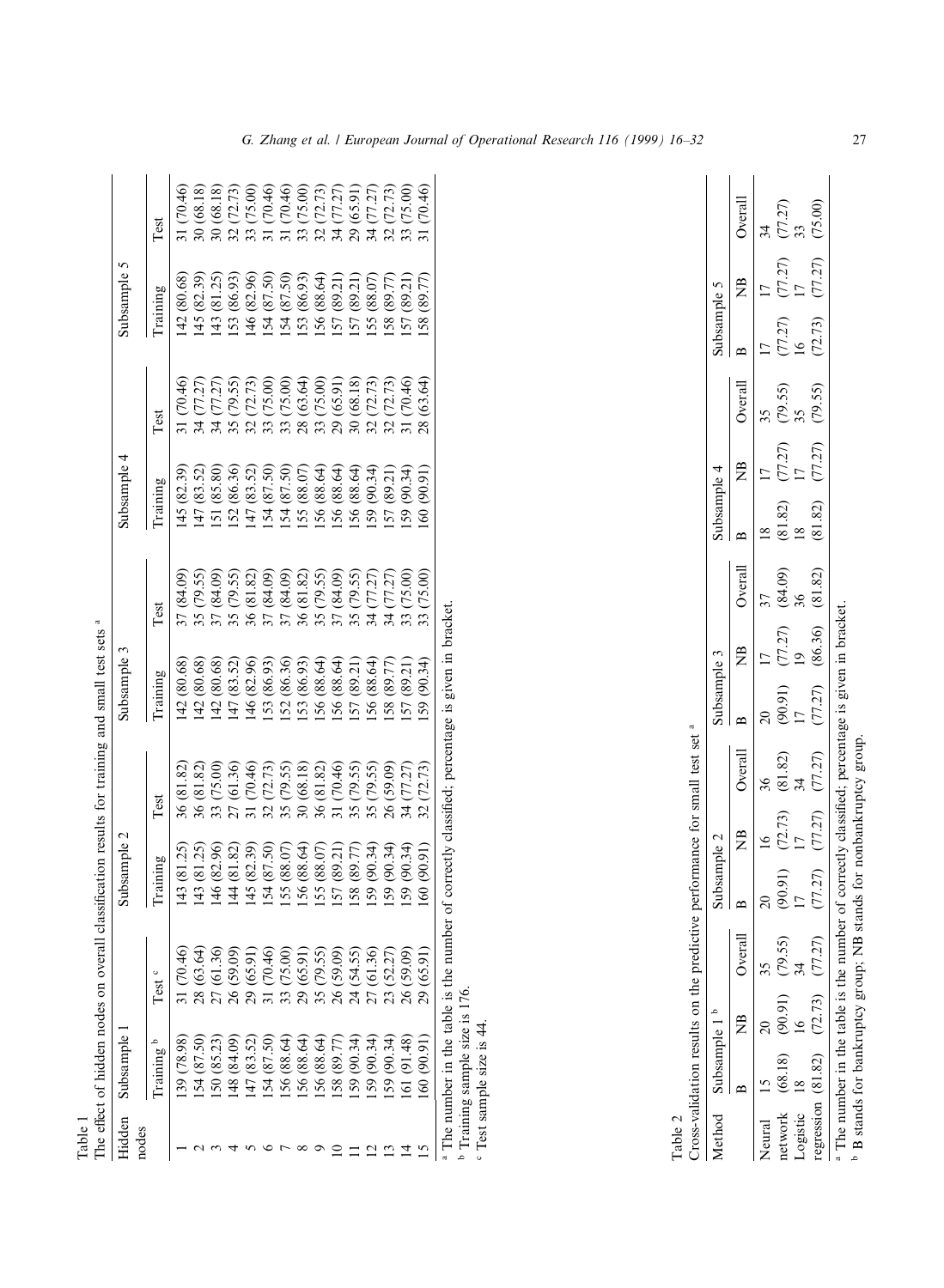Table 3 Pairwise comparison between ANNs and logistic regression for small test set

| Statistics Overall |             | Bankrupt                               | Nonbankrupt |
|--------------------|-------------|----------------------------------------|-------------|
|                    |             | ANN Logistic ANN Logistic ANN Logistic |             |
| Mean               | 80.46 78.18 | 81.82 78.18                            | 76.09 78.18 |
| $t$ -statistic     | 3.1609      | 0.7182                                 | 0.1963      |
| $p$ -value         | 0.0342      | 0.5124                                 | 0.8539      |

clearly show that the differences between ANNs and logistic regression in the overall and individual class classification rates are statistically significant at the  $0.05$  level. The differences in overall, bankruptcy and nonbankruptcy classification rate are 8.36%, 11.27% and 4.91%, respectively.

Comparing the results for small test sets in Table 2 and those for large test sets in Table 4, we make the following two observations. First, the variability in results across the five large test samples is much smaller than that of the small test set. This is to be expected as we pointed out earlier that the large test set is the same for each of the five different training sets and the variability in the test results reflects only the difference in the training set. Second, the performance of logistic regression models is stable, while the neural network performance improves significantly, from small test sets to large test sets. The explanation lies in the fact that neural networks have much better classification rates in the training samples. Tables 6 and 7 list the training results of neural networks and logistic regression. The training results for neural networks are selected according to the best overall classification rate in the small test set. Neural networks perform consistently and significantly better for all cases. The differences between ANNs and logistic regression in overall, bankruptcy and nonbankruptcy classification are 9.54%, 13.18% and 5.90%, respectively.

#### 6. Summary and conclusions

Bankruptcy prediction is a class of interesting and important problems. A better understanding of the causes will have tremendous financial and managerial consequences. We have presented a general framework for understanding the role of neural networks for this problem. While traditional statistical methods work well for some situations, they may fail miserably when the statistical assumptions are not met. ANNs are a promising alternative tool that should be given much consideration when solving real problems like bankruptcy prediction.

The application of neural networks has been reported in many recent studies of bankruptcy prediction. However, the mechanism of neural networks in predicting bankruptcy or in general classification is not well understood. Without a clear understanding of how neural networks operate, it will be difficult to reap full potentials of this technique. This paper attempts to bridge the gap between the theoretical development and the real world applications of ANNs.

It has already been theoretically established that outputs from neural networks are estimates of posterior probabilities. Posterior probabilities are important not only for traditional statistical decision theory but also for many managerial decision problems. Although there are many estimation procedures for posterior probabilities, ANNs is the only known method which estimates posterior probabilities directly when the underlying group population distributions are unknown. Based on the results in this study and [28], neural networks with their flexible nonlinear modeling capability do provide more accurate estimates, leading to higher classification rates than other traditional statistical methods. The impact of the number of hidden nodes and other factors in neural network design on the estimation of posterior probabilities is a fruitful area for further research.

This study used a cross-validation technique to evaluate the robustness of neural classifiers with respect to sampling variation. Model robustness has important managerial implications particularly when the model is used for prediction purposes. A useful model is the one which is robust across different samples or time periods. The cross-validation technique provides decision makers with a simple method for examining predictive validity. Two schemes of fivefold cross-validation methodology are employed. Results show that neural networks are in general quite robust. It is encour-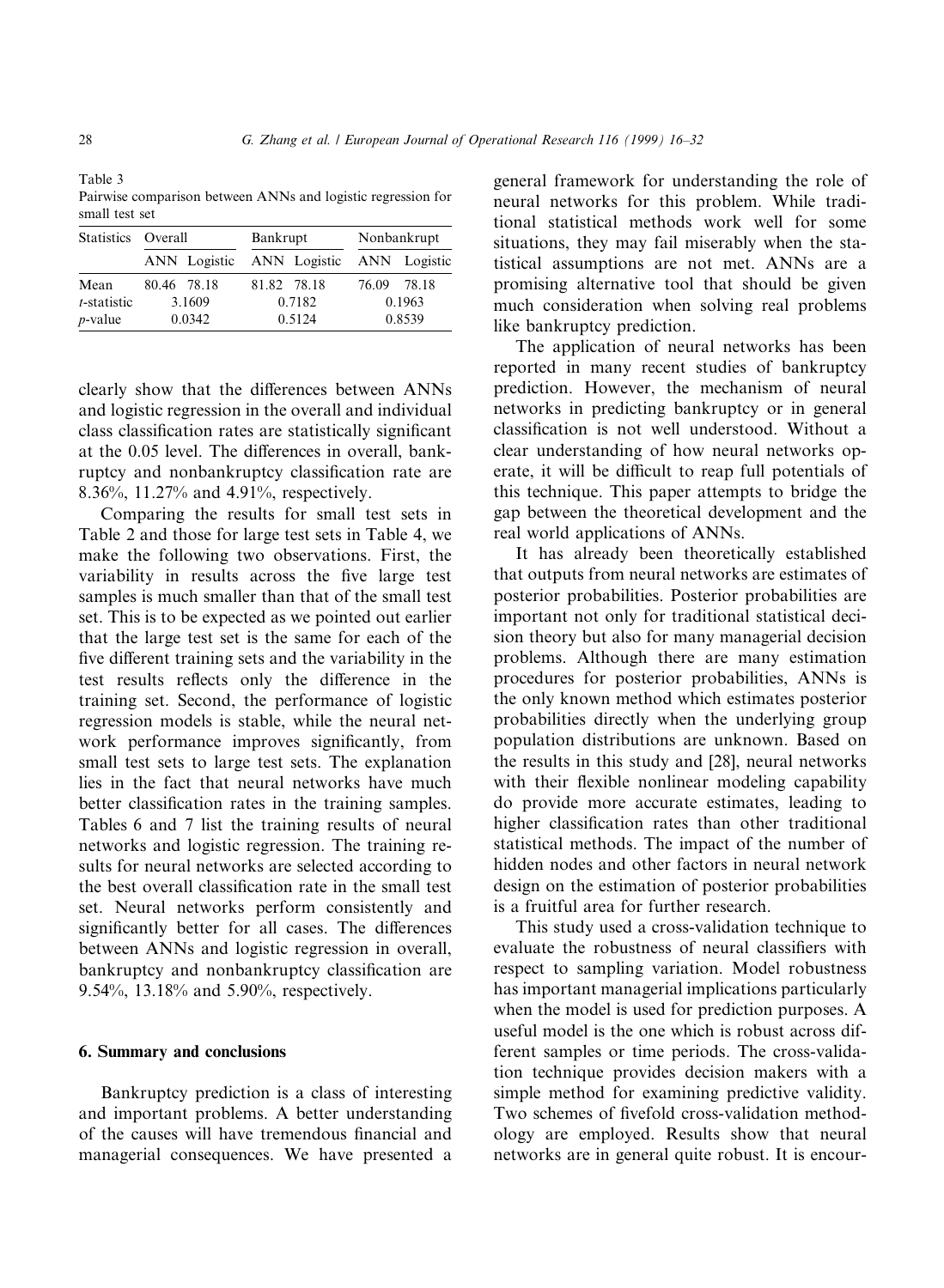| ross-validation results on the estimation of true classification rates for large test set a |                               |                     |         |             |        |                                                                                                                                                                                                                                   |             |        |         |             |        |         |             |        |         |
|---------------------------------------------------------------------------------------------|-------------------------------|---------------------|---------|-------------|--------|-----------------------------------------------------------------------------------------------------------------------------------------------------------------------------------------------------------------------------------|-------------|--------|---------|-------------|--------|---------|-------------|--------|---------|
|                                                                                             | subsample                     |                     |         | Subsample 2 |        |                                                                                                                                                                                                                                   | Subsample 3 |        |         | Subsample 4 |        |         | Subsample 5 |        |         |
|                                                                                             |                               |                     | Overall |             | e<br>€ | Overall B                                                                                                                                                                                                                         |             | 。<br>第 | Overall |             | m<br>E | Overall |             | 。<br>第 | Overall |
|                                                                                             |                               |                     |         |             |        |                                                                                                                                                                                                                                   |             |        |         |             |        |         |             |        |         |
|                                                                                             | 96.36                         | (87.27)             |         |             |        |                                                                                                                                                                                                                                   |             |        |         |             |        |         |             |        |         |
|                                                                                             |                               |                     |         |             |        |                                                                                                                                                                                                                                   |             |        |         |             |        |         |             |        |         |
| egression                                                                                   |                               | $(79.09)$ $(78.18)$ |         |             |        | 191 98 93 191 102 91 193 94 93 187 97 94 191 (86.82)<br>(86.82) (89.09) (84.55) (86.82) (92.73) (87.73) (85.45) (84.55) (85.00) (88.18) (85.45) (86.82)<br>173 87 89 176 83 99 176 83 172 86 88 174 81 88 179 178.44) (78.44) (80 |             |        |         |             |        |         |             |        |         |
|                                                                                             | manatan in the tale of the mu |                     |         |             |        | total of occurrent of contract to an occurrent of the contract of the contract of the contract of the contract of the contract of the contract of the contract of the contract of the contract of the contract of the contract    |             |        |         |             |        |         |             |        |         |

Table 4

The number in the table is the number of correctly classified; percentage is given in bracket. The number in the table is the number of correctly classi®ed; percentage is given in bracket. <sup>b</sup> B stands for bankruptcy group; NB stands for nonbankruptcy group. B stands for bankruptcy group; NB stands for nonbankruptcy group.

| S   |   |
|-----|---|
| ٩   |   |
| Гab |   |
|     | l |

Pairwise comparison between ANNs and logistic regression for large test set Pairwise comparison between ANNs and logistic regression for large test set

|            | Overall            |          | Bankrupt         |          | Vonbankrupt |          |
|------------|--------------------|----------|------------------|----------|-------------|----------|
| tatistics  | <b>ANN</b>         | Logistic | <b>ANN</b>       | Logistic | <b>NN</b>   | Logistic |
| lean       | ु<br>$\frac{1}{2}$ | 78.55    | 88.36            | 77.09    | 84.91       | 80.00    |
| -statistic | 0.3807             |          |                  |          | 4.0737      |          |
| $v$ -value | 0005.0             |          | 5.6211<br>0.0049 |          | 0.0152      |          |
|            |                    |          |                  |          |             |          |

Table 6

Comparison of ANNs vs. logistic regression on training sample <sup>a</sup> Comparison of ANNs vs. logistic regression on training sample a

Overall TelesiO 8DX 8 NB Overall B NB Overall B NB Overall B NB Overall B NB Overall B NB Overall B NB Overall B NB Ov<br>B NB Overall B NB Overall B NB Overall B NB Overall B NB Overall B NB Overall B NB Overall B NB Overall B NB O  $(89.20)$  $(77.27)$ networks (90.92) (88.92) (88.92) (88.92) (88.079) (89.50) (89.64) (88.651 (89.664) (89.07) (89.07) (89.920) (8<br>20.650) (89.92) (89.92) (89.92) (89.92) (89.92) (89.09) (89.79) (89.79) (89.07.50) (89.92) (89.92) (89.92) (8 regression (79.85) (79.55) (80.68) (79.55) (81.82) (80.68) (75.00) (80.68) (80.68) (77.27) (77.27) (77.27) (77.27) (77.27) (77.27) (77.27) (77.27) (77.27) (77.27) (77.27) (77.27) (77.27) (77.27) (77.27) (77.27) (77.27) (77  $36$  $\overline{57}$ Neural 80 76 156 78 157 14 14 156 76 76 152 081 157 157 Logistic 69 70 139 70 72 142 66 70 136 68 71 139 65 71 136  $(87.50)$  $(80.68)$  $\frac{1}{2}$ Subsample 5 Method Subsample 1 b Subsample 2 Subsample 3 Subsample 4 Subsample 5 77  $(90.91)$  $(73.86)$ 65  $80\,$  $\mathbf{m}$  $(86.36)$  $(78.98)$ Overall **S2** 139  $(80.68)$  $(86.36)$ Ê Subsample 4 76  $\overline{z}$  $(77.27)$  $(86.36)$ 76 68  $\overline{a}$  $(88.64)$  $(77.27)$ Overall 136 156  $(84.09)$  $(79.55)$ <sup>a</sup> The number in the table is the number of correctly classified; percentage is given in bracket. The number in the table is the number of correctly classi®ed; percentage is given in bracket.  $\tilde{z}$ Subsample 3  $\overline{7}$  $\overline{R}$  $(75.00)$  $(93.18)$  $66$  $82\,$  $\Box$  $(80.68)$  $(88.07)$ Overall <sup>b</sup> B stands for bankruptcy group; NB stands for nonbankruptcy group. B stands for bankruptcy group; NB stands for nonbankruptcy group.  $142$ 155  $72$  (81.82)  $(87.50)$  $\tilde{z}$ Subsample 2 77  $\frac{78}{(88.64)}$  $(79.55)$  $\overline{\mathfrak{c}}$ ∣ ∞  $(88.64)$  $(78.98)$ Overall 139 156  $(79.55)$  $(86.36)$ Subsample 1<sup>b</sup>  $\tilde{z}$  $\beta$ 76  $(90.91)$  $(78.41)$  $\rm 80$  $69$  $\Box$ regression Logistic Method network Neural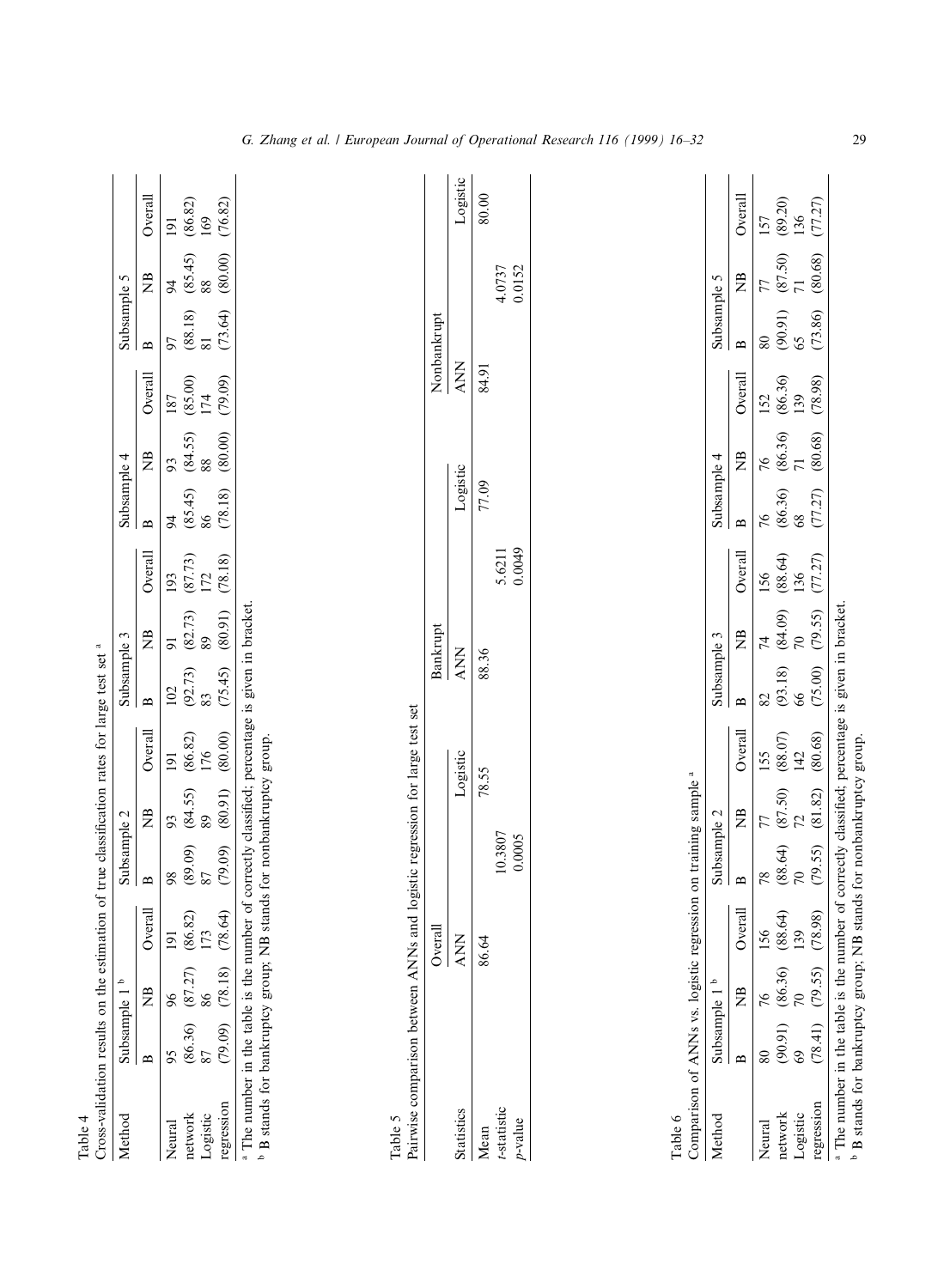Table 7

Pairwise comparison between ANNs and logistic regression for training sample

| Statistics Overall |             | Bankrupt                               | Nonbankrupt |
|--------------------|-------------|----------------------------------------|-------------|
|                    |             | ANN Logistic ANN Logistic ANN Logistic |             |
| Mean               | 88.18 78.64 | 90.00 76.82                            | 86.36 80.46 |
| $t$ -statistic     | 9.9623      | 6.8578                                 | 13.8807     |
| $p$ -value         | 0.0006      | 0.0024                                 | 0.0002      |

aging to note that the variation across samples in training and test classification rates are reasonably small. Much of the variation in results is associated with the number of hidden nodes and initial starting seeds. Users of ANNs will be well advised to use a large number of sets of random starting seeds and experiment on the hidden nodes. After the "optimal" solution is identified and the appropriate number of hidden nodes is selected, the neural classifiers tend to provide consistent estimates.

We also compared neural networks with logistic regression, a well-known statistical method for classification. Neural networks provide significantly better estimate of the classification rate for the unknown population as well as for the unseen part of the population. It can be easily argued that the cost of not being able to predict a bankruptcy is much higher than that for a nonbankrupt firm. Neural networks in our study clearly show their superiority over logistic regression in the prediction of bankrupt firms.

#### References

- [1] Y. Alici, Neural networks in corporate failure prediction: The UK experience, in: A.P.N. Refenes, Y. Abu-Mostafa, J. Moody, A. Weigend (Eds.), Neural Networks in Financial Engineering, World Scientific, Singapore, 1996, pp. 393-406.
- [2] E.L. Altman, Financial ratios, discriminate analysis and the prediction of corporate bankruptcy, Journal of Finance 23 (3) (1968) 589-609.
- [3] E.L. Altman, Accounting implications of failure prediction models, Journal of Accounting Auditing and Finance  $(1982)$  4-19.
- [4] E.I. Altman, G. Marco, F. Varetto, Corporate distress diagnosis: Comparisons using linear discriminant analysis and neural networks (the Italian experience), Journal of Banking and Finance 18 (1994) 505–529.
- [5] R. Battiti, First- and second-order methods for learning: Between steepest descent and Newton's method, Neural Computation 4 (2) (1992) 141-166.
- [6] W. Beaver, Financial ratios and predictors of failure, Empirical Research in Accounting: Selected Studies (1966) 71±111.
- [7] T.B. Bell, G.S. Ribar, J. Verchio, Neural nets vs. Logistic regression: A comparison of each model's ability to predict commercial bank failures, in: Proceedings of the 1990 Deloitte Touche/University of Kansas Symposium on Auditing Problems, 1990, pp. 29–53.
- [8] J.E. Boritz, D.B. Kennedy, Effectiveness of neural network types for prediction of business failure, Expert Systems with Applications 9 (4) (1995) 503-512.
- [9] J.E. Boritz, D.B. Kennedy, A. de Miranda e Albuquerque, Predicting corporate failure using a neural network approach, Intelligent Systems in Accounting, Finance and Management 4 (1995) 95-111.
- [10] P.L. Brockett, W.W. Cooper, L.L. Golden, U. Pitaktong, A neural network method for obtaining an early warning of insurer insolvency, The Journal of Risk and Insurance 61 (3) (1994) 402-424.
- [11] P.K. Coats, L.F. Fant, Recognizing financial distress patterns using a neural network tool, Financial Management (1993) 142-155.
- [12] K.G. Coleman, T.J. Graettinger, W.F. Lawrence, Neural networks for bankruptcy prediction: The power to solve financial problems, AI Review (1991) 48-50.
- [13] M.B. Cottrell, Y. Girard, M. Mangeas, C. Muller, Neural modeling for time series: A statistical stepwise method for weight elimination, IEEE Transactions on Neural Networks 6 (6) (1995) 1355-1364.
- [14] G. Cybenko, Approximation by superpositions of a sigmoidal function, Mathematical Control Signals Systems 2 (1989) 303-314.
- [15] R.O. Duda, P. Hart, Pattern Classification and Scene Analysis, Wiley, New York, 1973.
- [16] R. Edmister, An empirical test of financial ratio analysis for small business failure prediction, Journal of Finance and Quantitative Analysis 7 (1972) 1477-1493.
- [17] B. Efron, G. Gong, A leisurely look at the bootstrap, the jackknife and crossvalidation, American Statistician 37  $(1983)$  36-48.
- [18] K.M. Fanning, K.O. Cogger, A comparative analysis of artificial neural networks using financial distress prediction, Intelligent Systems in Accounting, Finance and Management 3 (1994) 241-252.
- [19] D. Fletcher, E. Goss, Forecasting with neural networks: An application using bankruptcy data, Information and Management 24 (1993) 159-167.
- [20] S. Geisser, The predictive reuse method with applications, Journal of the American Statistical Association 70 (1975) 320±328.
- [21] S. Geman, E. Bienenstock, R. Dousat, Neural networks and the bias/variance dilemma, Neural Computation 5  $(1992)$  1-58.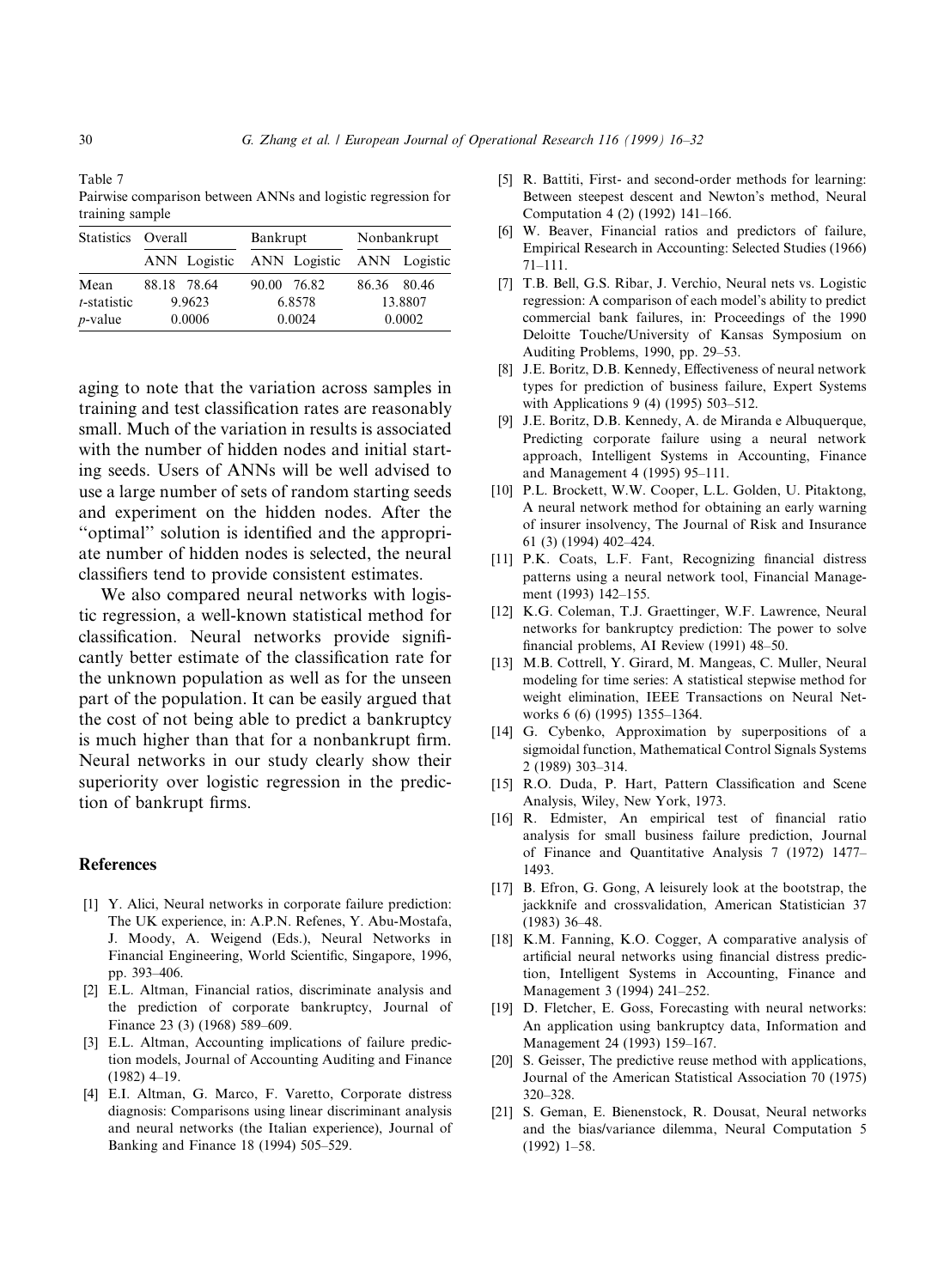- [22] F.E. Harreli, K.L. Lee, A comparison of the discriminant analysis and logistic regression under multivariate normality, in: P.K. Sen (Ed.), Biostatistics: Statistics in Bionmedical, Public Health, and Environmental Sciences, North-Holland, Amsterdam, 1985.
- [23] K. Hornik, Approximation capabilities of multilayer feedforward networks, Neural Networks 4 (1991) 251-257.
- [24] K. Hornik, Some new results on neural network approximation, Neural Networks 6 (1993) 1069-1072.
- [25] K. Hornik, M. Stinchcombe, H. White, Multilayer feedforward networks are universal approximators, Neural Networks 2 (1989) 359-366.
- [26] W.Y. Huang, R.P. Lippmann, Comparisons between neural net and conventional classifiers, in: IEEE First International Conference on Neural Networks, vol. IV, San Diego, CA, 1987, pp. 485-493.
- [27] M.S. Hung, J.W. Denton, Training neural networks with the GRG2 nonlinear optimizer, European Journal of Operations Research 69 (1993) 83–91.
- [28] M.S. Hung, M.Y. Hu, M. Shanker, B.E. Patuwo, Estimating posterior probabilities in classification problems with neural networks, International Journal of Computational Intelligence and Organizations 1 (1996) 49 $-60$ .
- [29] C. Johnson, Ratio analysis and the prediction of firm failure, Journal of Finance  $25(1970)$  1166-1168.
- [30] F.L. Jones, Current techniques in bankruptcy prediction, Journal of Accounting Literature 6 (1987) 131-164.
- [31] M. Kerling, Corporate distress diagnosis An international comparison, in: A.P.N. Refenes, Y. Abu-Mostafa, J. Moody, A. Weigend (Eds.), Neural Networks in Financial Engineering, World Scientific, Singapore, 1996, pp. 407-422.
- [32] L. Kryzanowski, M. Galler, Analysis of small-business financial statements using neural nets, Journal of Accounting, Auditing and Finance  $10$  (1995) 147-172.
- [33] R.C. Lacher, P.K. Coats, S.C. Sharma, L.F. Fant, A neural network for classifying the financial health of a firm, European Journal of Operations Research 85 (1995) 53-65.
- [34] K.C. Lee, I. Han, Y. Kwon, Hybrid neural network models for bankruptcy predictions, Decision Support Systems 18 (1996) 63-72.
- [35] M.J. Lenard, P. Alam, G.R. Madey, The application of neural networks and a qualitative response model to the auditor's going concern uncertainty decision, Decision Science 26 (2) (1995) 209-226.
- [36] M. Leshno, Y. Spector, Neural network prediction analysis: The bankruptcy case, Neurocomputing 10 (1996) 125±147.
- [37] R. Lippmann, An introduction to computing with neural nets, IEEE ASSP Magazine 4 (1987) 2-22.
- [38] M. Odom, R. Sharda, A neural network model for bankruptcy prediction, in: Proceedings of the IEEE International Conference on Neural Networks, II, 1990, pp. 163-168.
- [39] J. Ohlson, Financial ratios and the probabilistic prediction of bankruptcy, Journal of Accounting Research 18 (1)  $(1980)$   $109-131$ .
- [40] A. Papoulis, Probability, Random Variables, and Stochastic Processes, McGraw-Hill, New York, 1965.
- [41] D.B. Parker, Optimal algorithm for adaptive networks: Second order back propagation, second order direct propagation, and second order Hebbian learning, in: Proceedings of IEEE International Conference on Neural Networks, 1987, pp. 593-600.
- [42] E. Patuwo, M.Y. Hu, M.S. Hung, Two-group classification using neural networks, Decision Science 24 (4) (1993) 825±845.
- [43] S. Piramuthu, M.J. Shaw, J.A. Gentry, A classification approach using multi-layered neural networks, Decision Support Systems 11 (1994) 509–525.
- [44] T. Poddig, Bankruptcy prediction: A comparison with discriminant analysis, in: A.P.N. Refenes (Ed.), Neural Networks in the Capital Markets, Wiley, Chichester, 1995, pp. 311-324.
- [45] S.J. Press, S. Wilson, Choosing between logistic regression and discriminant analysis, Journal of American Statistical Association 73 (1978) 699-705.
- [46] J.R. Quinlan, Comparing connectionist and symbolic learning methods, in: G. Hanson, G. Drastal, R. Rivest (Eds.), Computational Learning Theory and Natural Learning Systems: Constraints and Prospects, MIT Press, Cambridge, MA, 1993.
- [47] W. Raghupathi, Comparing neural network learning algorithms in bankruptcy prediction, International Journal of Computational Intelligence and Organizations 1 (3) (1996) 179-187.
- [48] W. Raghupathi, L.L. Schkade, B.S. Raju, A neural network approach to bankruptcy prediction, in: Proceedings of the IEEE 24th Annual Hawaii International Conference on Systems Sciences, vol. 4, 1991, pp. 147–155.
- [49] E. Rahimian, S. Singh, T. Thammachote, R. Virmani, Bankruptcy prediction by neural network, in: R. Trippi, E. Turban (Eds.), Neural Networks in Finance and Investing: Using Artificial Intelligence to Improve Real-World Performance, Probus, Chicago, IL, 1993, pp. 159-176.
- [50] R. Reed, Pruning algorithm  $-$  A survey, IEEE Transactions on Neural Networks  $4(5)(1993)$  740-747.
- [51] M.D. Richard, R.P. Lippmann, Neural network classifiers estimate Bayesian a posterior probabilities, Neural Computation 3 (1991) 461-483.
- [52] A. Roy, L.S. Kim, S. Mukhopadhyay, A polynomial time algorithm for the construction and training of a class of multilayer perceptrons, Neural Networks 6 (1993) 535-545.
- [53] G. Rudorfer, Early bankruptcy detection using neural networks, APL Quote Quad 25 (4) (1995) 171-176.
- [54] D.E. Rumelhart, G.E. Hinton, R.J. Williams, Learning internal representations by error propagation, in: D.E. Rumelhart, J.L. Williams (Eds.), Parallel Distributed Processing: Explorations in the Microstructure of Cognition, MIT Press, Cambridge, MA, 1986.
- [55] L.M. Salchengerger, E.M. Cinar, N.A. Lash, Neural networks: A new tool for predicting thrift failures, Decision Sciences 23 (4) (1992) 899-916.